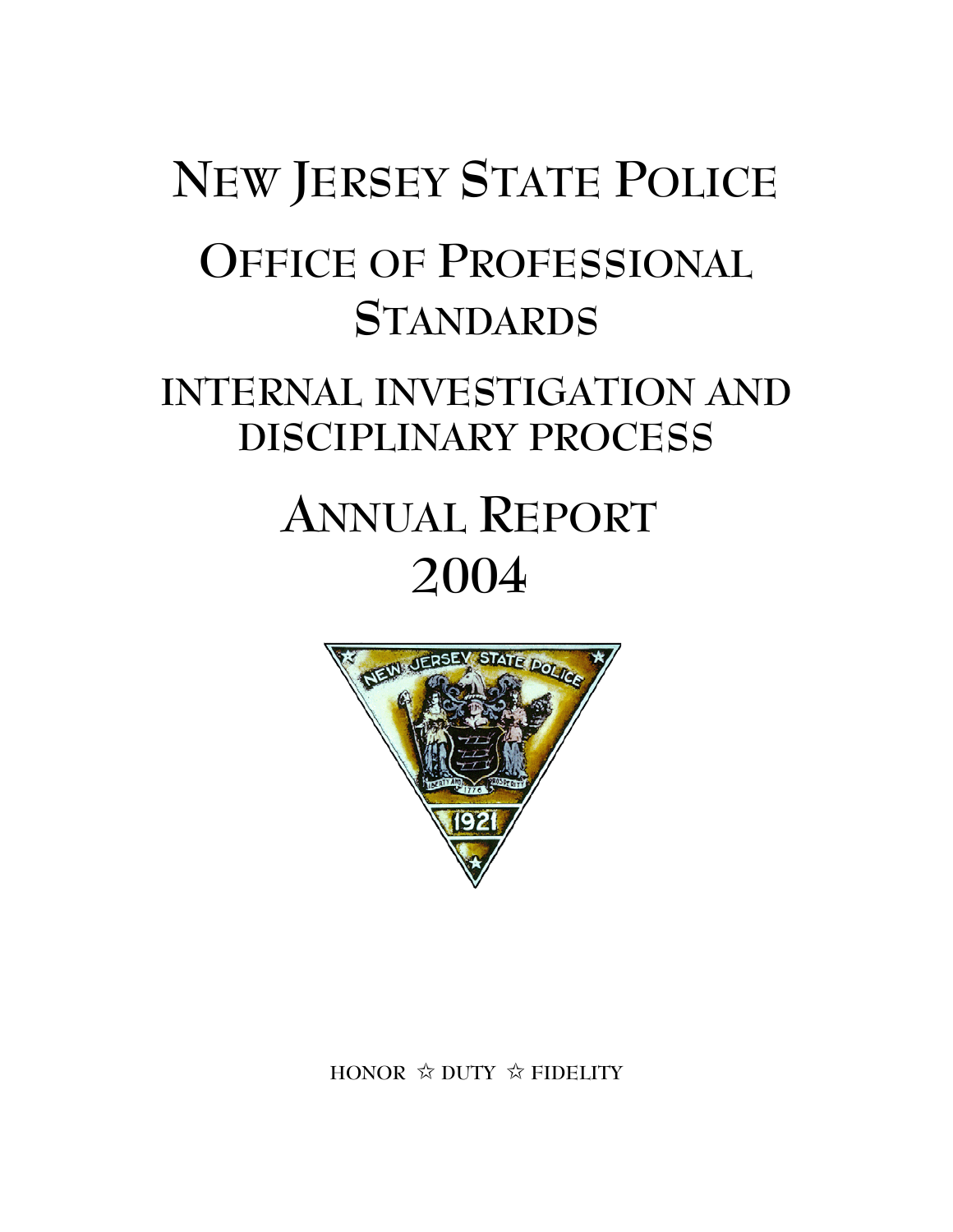| From the Commanding Officer, Office of Professional Standards         |
|-----------------------------------------------------------------------|
|                                                                       |
|                                                                       |
| Administrative Internal Proceedings Unit                              |
|                                                                       |
|                                                                       |
|                                                                       |
|                                                                       |
|                                                                       |
| Six Year Comparison of Number of Incidents Reported (Chart)           |
| EEO / AA Investigation Forwarded to O.P.S. for Disciplinary Action    |
| Compliance Investigations Forwarded to O.P.S. for Disciplinary Action |
| Six Year Breakdown of Incident Classifications (Table)<br><b>16</b>   |
|                                                                       |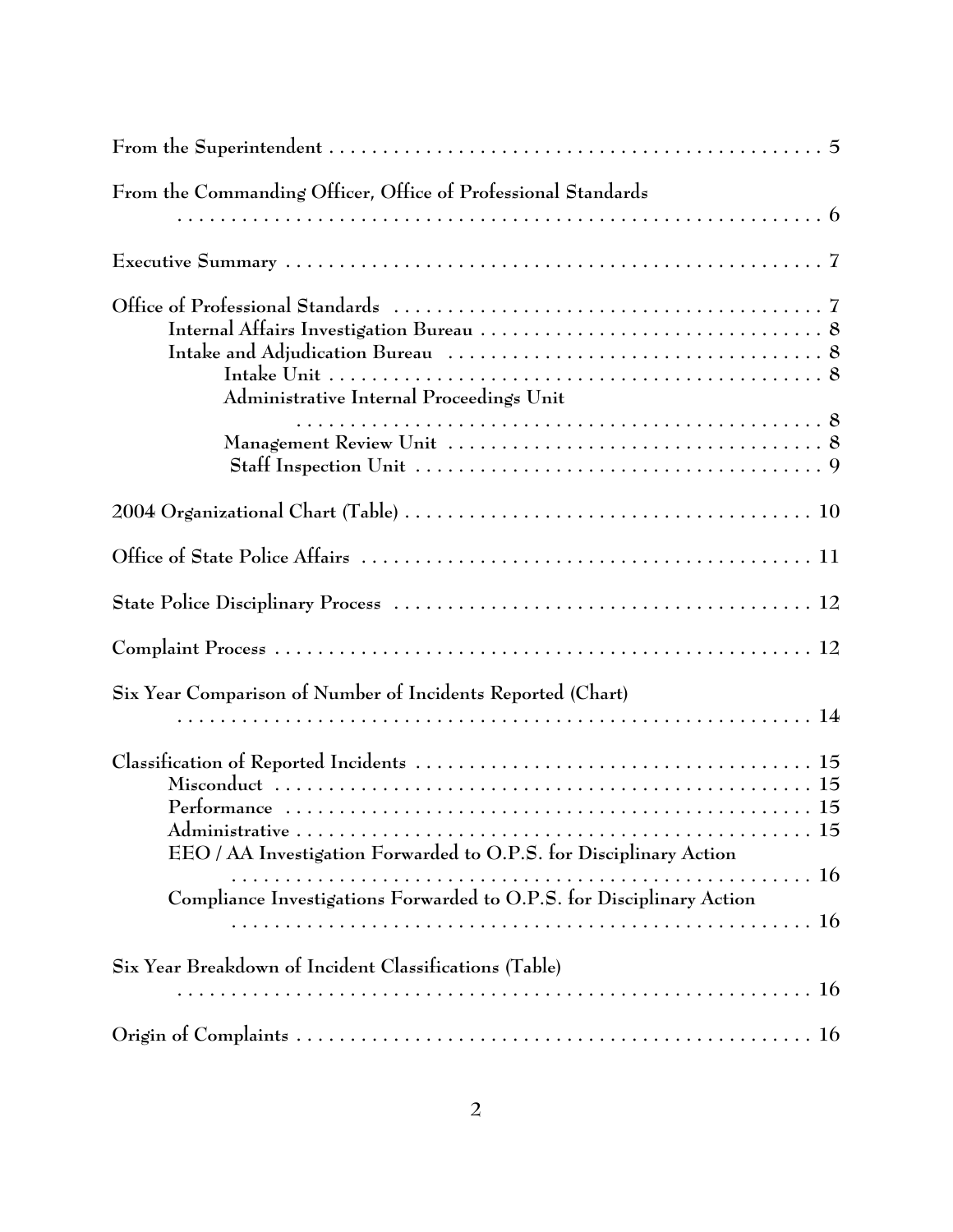| SIX YEAR COMPARISON OF COMPLAINT SOURCES (Chart)                        |
|-------------------------------------------------------------------------|
|                                                                         |
| Criminal proceedings involving Division Members                         |
| Line of Duty: Citizen Initiated Criminal Matters                        |
|                                                                         |
| On-duty Conduct: State Police or Other Law Enforcement Agency Initiated |
|                                                                         |
|                                                                         |
|                                                                         |
|                                                                         |
| SUMMARY OF COMPLETED CASES (Table)                                      |
| Misconduct Investigations Opened in 2004                                |
|                                                                         |
|                                                                         |
|                                                                         |
|                                                                         |
|                                                                         |
|                                                                         |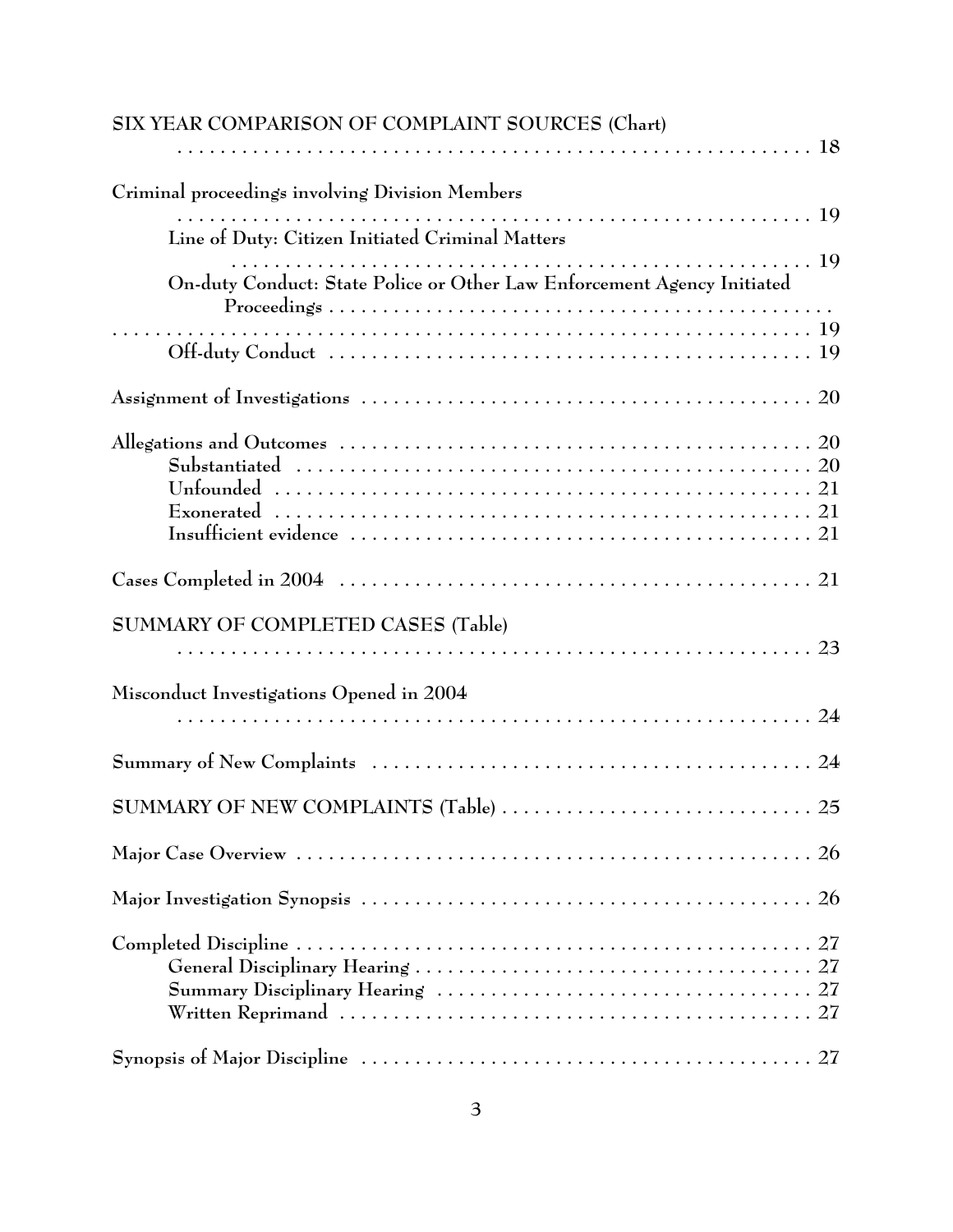| Prosecutions for False Citizen Complaints |  |
|-------------------------------------------|--|
|                                           |  |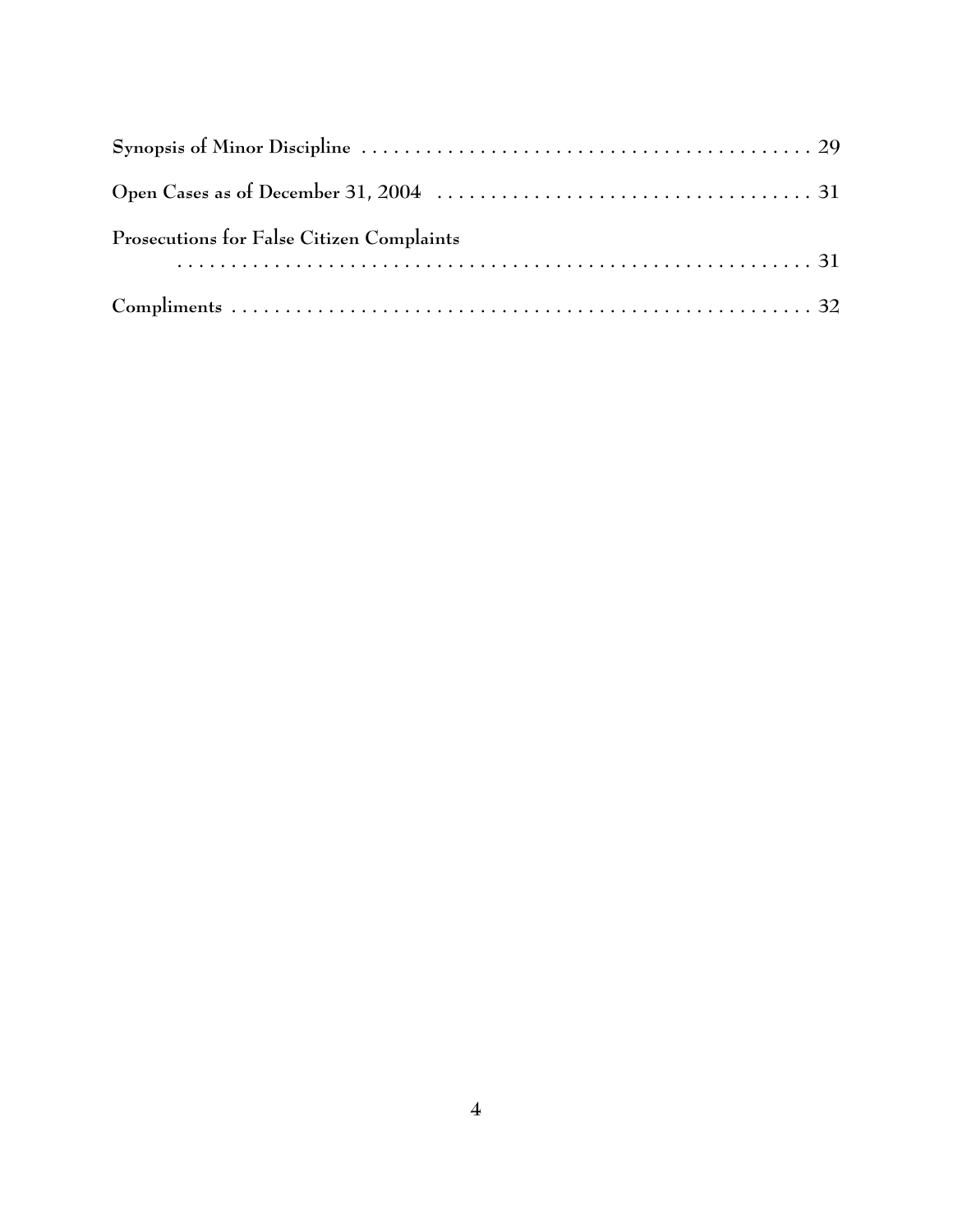#### **FROM THE SUPERINTENDENT. . .**

**The public justifiably expects all members of this Division to act with integrity, reliability, and trustworthiness. In addition, we hold ourselves to an extremely high standard. Therefore, it is most important our members acknowledge, uphold, and revere our core values; Honor, Duty, and Fidelity in order to maintain the public trust.** 

**The Division's impartial internal investigative system has shown the vast majority of troopers conduct themselves in an exemplary manner, and I would like to congratulate them on a job well done. However, we are all human. When mistakes are made or Rules and Regulations are violated, all members of this Division are expected to candidly acknowledge such mistakes or violations when brought to the member's attention. The Office of Professional Standards is charged with ensuring all internal investigations are impartial, fair, thorough, and include examinations of all pertinent circumstances. Investigations also analyze the conduct of all applicable members involved including the actions of supervising members in order to provide proper accountability.** 

**The Office of Professional Standards is also responsible for the adjudication of substantiated allegations. The mission of the Office of Professional Standards, accomplished through a fair procedure, enhances the reputation, integrity, and independence of this organization. All personnel are called on to assist the Division in this critical endeavor.**

**The Office of Professional Standards reached a milestone in 2004. In the Ninth Independent Monitors' Report, submitted on January 23, 2004, the monitors wrote, "The Office of Professional Standards (OPS) continues to be a shining star in the State's efforts to attain compliance. This component of the State's change management strategy continues to be proven to be effective." The monitors determined the Office of Professional Standards demonstrated more than two years of substantial compliance with the tasks related to internal affairs reform. As a result of the monitors' findings, the United States Justice Department joined with the State in a joint motion to excuse the Office of Professional Standards from further monitoring with regards to paragraphs 57 through 92 (excluding paragraphs 87 - 90) entitled, "Misconduct Investigation, Analysis, and Resolutions." On April 6, 2004, United States District Court Judge Mary L. Cooper granted the motion to dissolve paragraphs 57 through 92 (excluding 87 - 90) of the 1999 Consent Decree.**

**The Division is committed to the institutional changes that have occurred over the past several years. The reform initiatives of the consent decree have become the "best policing" practices employed by the State Police. Relief from the elements of the consent decree related to the Office of Professional Standards has not diminished our desire to permanently embody these initiatives in our policies and procedures.**

Honor, Duty, and Fidelity<br>*Joseph K filen* 

**Joseph R. Fuentes Colonel Superintendent**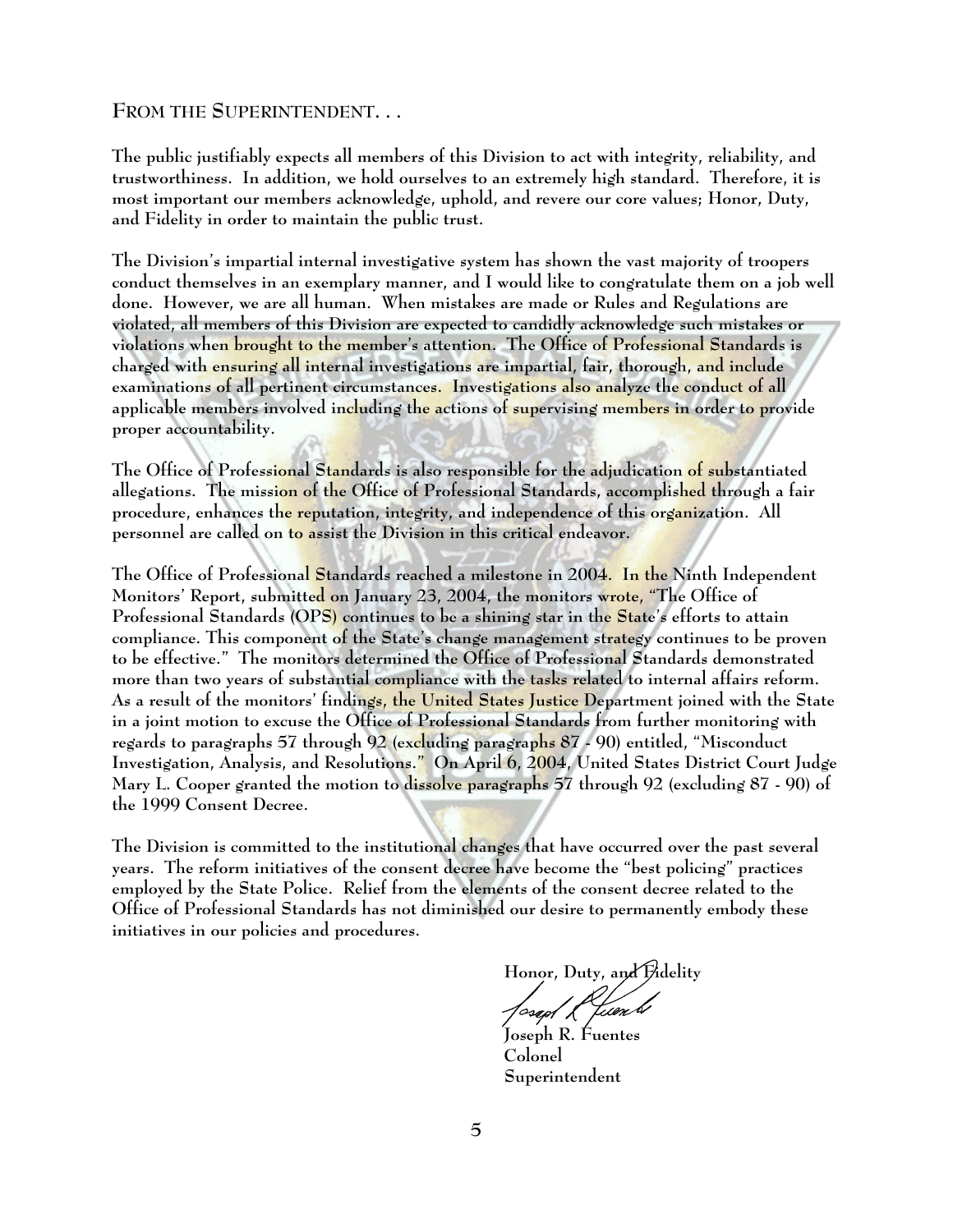#### **FROM THE COMMANDING OFFICER, OFFICE OF PROFESSIONAL STANDARDS. . .**

**Through the leadership of Attorney General Peter Harvey and State Police Superintendent Joseph Rick Fuentes, and through the efforts of the men and women of the New Jersey State Police, the Office of Professional Standards has demonstrated that the positive changes within the State Police with regard to being responsive to citizen's complaints, have been embedded not only in the policies and procedures, but also in the hearts and minds of every state trooper.** 

**United States District Judge Mary L. Cooper granted the joint motion to excuse the Office of Professional Standards (OPS) from further monitoring with regards to paragraphs 57 through 92 (excluding 87-90) based on OPS meeting or exceeding the very high standards agreed to in the Consent Decree and maintaining them for a two-year period. Assistant Attorney General Daniel Giaquinto, Director of State Police Affairs, wrote in a memorandum, "The granting of this motion is a recognition of the progress and achievements made by the Office of Professional Standards...and is significant in restoring the public confidence...to the entire organization."**

**The effectiveness of the Office of Professional Standards has come from committed leadership, hard work by state troopers and supervisors at all levels, cooperation with and support from the Office of State Police Affairs and Civil Rights Leaders.** 

**Although statistics are a very visible part of this publication, they are not the most important part. The most important part of the Office of Professional Standards Annual Report is its representation of the Division's desire to be transparent and accountable. The Division by virtue of this document, which goes further than required by the Consent Decree, demonstrates the willingness to fairly report information related to complaints made against state troopers, the internal investigative process, and the disciplinary process. This information permits proper evaluation of progress in accepting and investigating complaints against state troopers and meting out appropriate discipline.** 

**The Office of Professional Standards is committed to maintaining the highest standards of integrity within the ranks of the state police and will continue to work diligently to enhance the trust of the citizens we serve.**

**This report would not have been realized without the input and direction of Captain Edward G. Donovan, Executive Officer, Office of Professional Standards, and the staff of the Office of Professional Standards.**

Gradon E. Coleman

**Gordon E. Coleman, Major Commanding Officer Office of Professional Standards**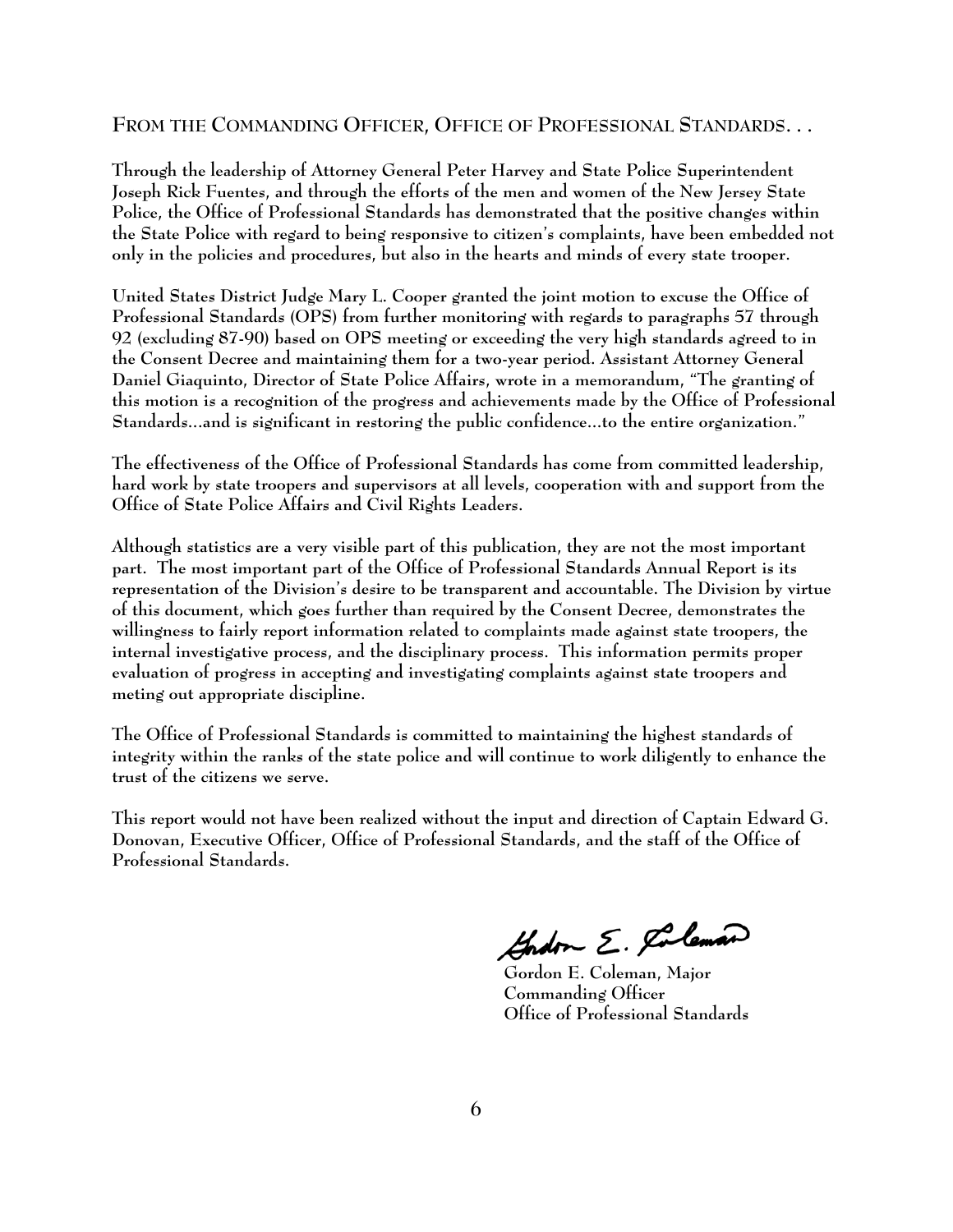## **EXECUTIVE SUMMARY**

**This report is intended to provide the Governor, State Legislature, the citizens of the State of New Jersey, and all other interested parties a brief history of the State Police internal affairs process and a comprehensive look at the disciplinary system employed by the Division. Included in the report are explanations of how the Division receives complaints, classifies the allegations, assigns cases for investigation, and adjudicates substantiated charges against enlisted members. The report also provides overviews of major and minor discipline imposed in 2004 as the result of substantiated allegations and other actions taken by the Division to address aberrant behavior.**

## **OFFICE OF PROFESSIONAL STANDARDS**

**Prior to 1999, the former Internal Affairs Bureau was charged with investigating and adjudicating complaints against enlisted members of the Division. The Bureau was commanded by a captain who reported to a major supervising the Division Staff Section. The Bureau consisted of a total nineteen persons, sworn and civilian, and was divided into three units. Three employees, two enlisted persons and one civilian support person, were assigned at the bureau level.**

**The Investigation Unit was responsible for receiving complaints, classifying allegations, conducting internal investigations, and tracking cases. This unit consisted of ten employees, nine enlisted persons and one civilian support person. This included seven detective sergeants assigned as full time investigators.**

**The Administrative Internal Proceedings Unit was responsible for the adjudication of substantiated allegations, convening advisory boards and disciplinary hearings, tracking civil complaints against the Division and its members, and acted as a liaison between the Internal Affairs Bureau Chief and the Attorney General's Office. This office was composed of three enlisted persons and one civilian support person.** 

**The Staff Inspection Unit was responsible for instructing field officers in proper inspection techniques, reviewing inspection reports submitted by field supervisors, conducting evidence and administration inspections of stations and field units, and counseling members found to be deficient in work product or to have exhibited unacceptable attitudes towards other members or the public. This unit consisted of two enlisted persons.**

**In 1999, the Attorney General's Office conducted a review of the Division's disciplinary system. As a result of this review, the Internal Affairs Bureau was reorganized and the**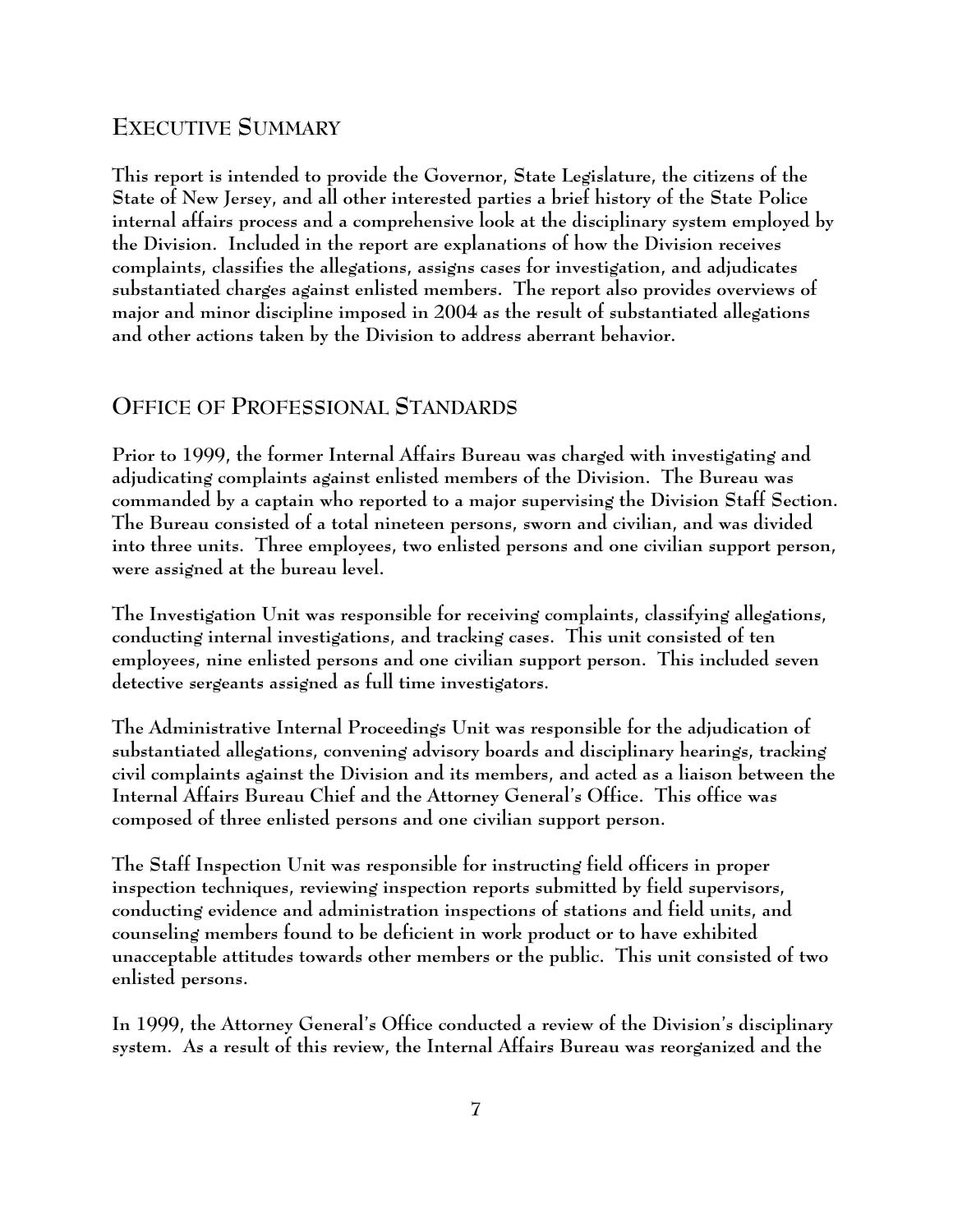**Office of Professional Standards was established. The investigative and adjudication functions were transferred from the Division Staff Section and placed under the control of a major reporting directly to the superintendent. During 2001, the Division Standing Operating Procedure that governs the Office of Professional Standards was completely revised, and the new policy was adopted in January 2002. This revision ultimately resulted in the formation of two distinct bureaus within the office.** 

**INTERNAL AFFAIRS INVESTIGATION BUREAU**

**The Internal Affairs Investigation Bureau is responsible for investigating all misconduct complaints made against enlisted members of the State Police. This bureau is commanded by a captain holding the position of bureau chief. The bureau also has an assistant bureau chief holding the rank of lieutenant. In addition to the command staff, there are three regional investigative units. There are currently thirty-three persons assigned to this bureau, twenty-nine enlisted and four civilian support persons. This includes twenty-four full time investigators holding at least the rank of detective sergeant.** 

**INTAKE AND ADJUDICATION BUREAU**

**The Intake and Adjudication Bureau is also commanded by a captain and lieutenant. The bureau is divided into four units with varying responsibilities:**

**The Intake Unit: Accepts , classifies, and assigns or refers all complaints received by the Office of Professional Standards. This unit is also responsible for notifying complainants and members of the division's response to the complaints.** 

**The Administrative Internal Proceedings Unit: Responsible for the adjudication of substantiated allegations, convening disciplinary hearings, tracking civil complaints against the Division and its members, and acting as a liaison between the Office of Professional Standards and the Office of the Attorney General, Office of State Police Affairs, Division of Law, and the Office of Administrative Law.**

**The Management Review Unit: Formerly assigned to the Executive Office, became part of the Office of Professional Standards as part of our reorganization. This unit is responsible for the design, implementation, documentation, evaluation, and improvement of the division's internal controls. It also assists sections and bureaus in developing systems of review for the cost effective use of resources, reviews all procedures concerning division financial accounts. The unit assures that the "Ethical Standards Conflict of Interest Law," N.J.S.A. 52:13D-12 et seq., is reviewed annually by all Division personnel. The unit acts as liaison**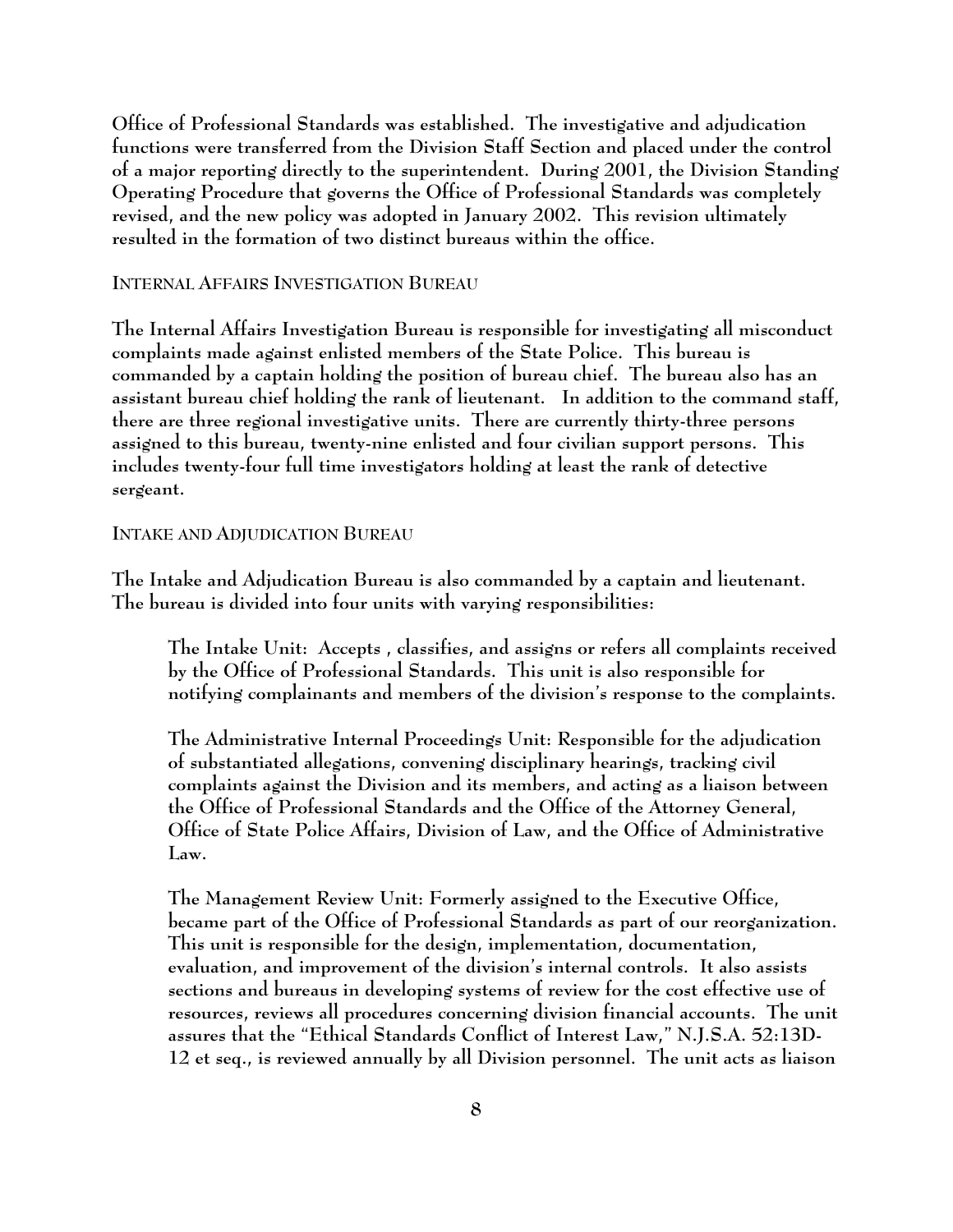**between the Division of State Police and Department of Law and Public Safety and all other authorized audit groups.**

**The Staff Inspection Unit: Responsible for instructing field officers in proper inspection techniques, reviewing inspection reports submitted by field supervisors, conducting evidence and administration inspections of stations and field units, and examining supervisory mobile video recording reviews.** 

**On December 31, 2004, the Office of Professional Standards consisted of 64 persons. This includes 17 professional support personnel and 49 enlisted persons.**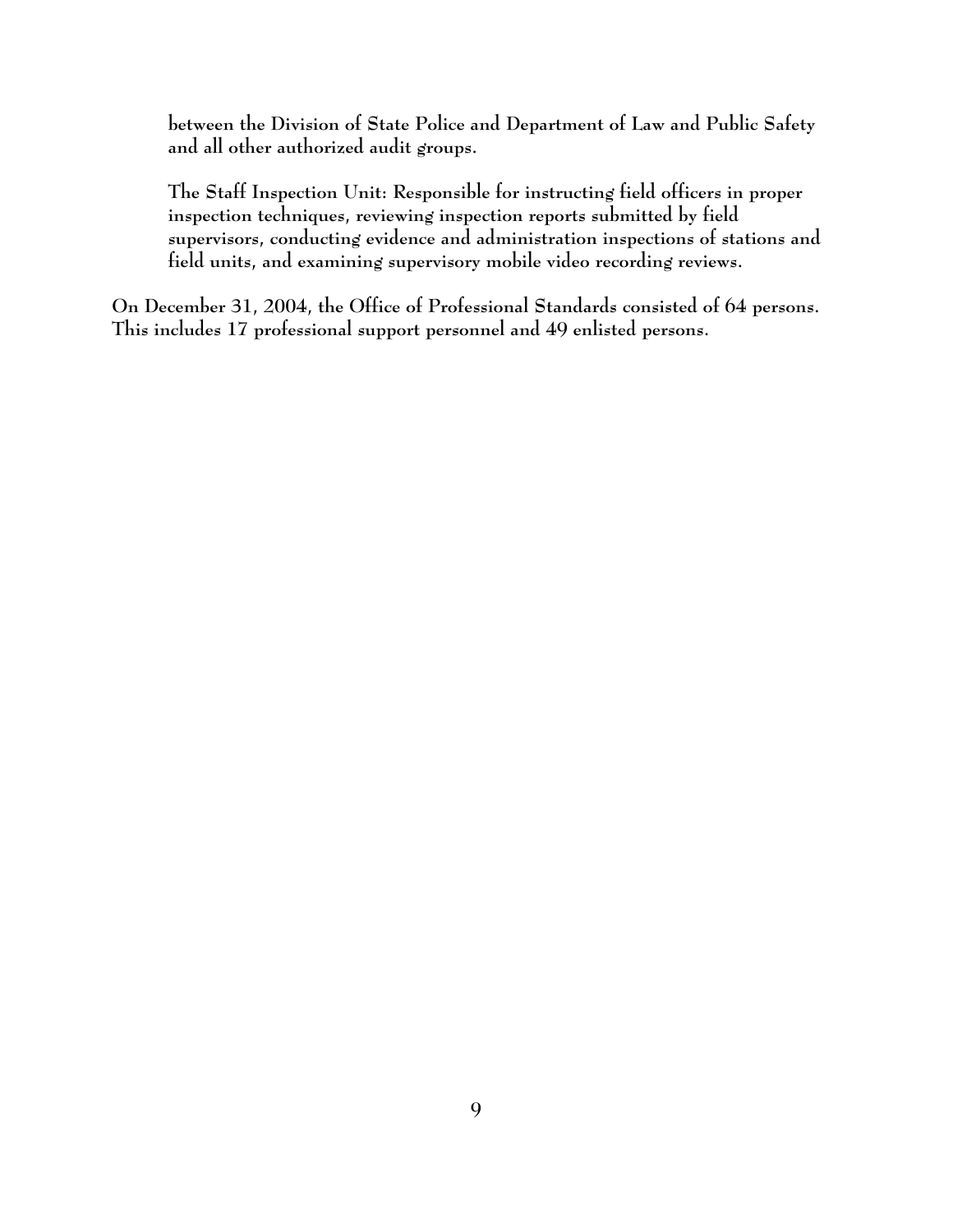#### Office of Professional Standards2004 Organizational Chart

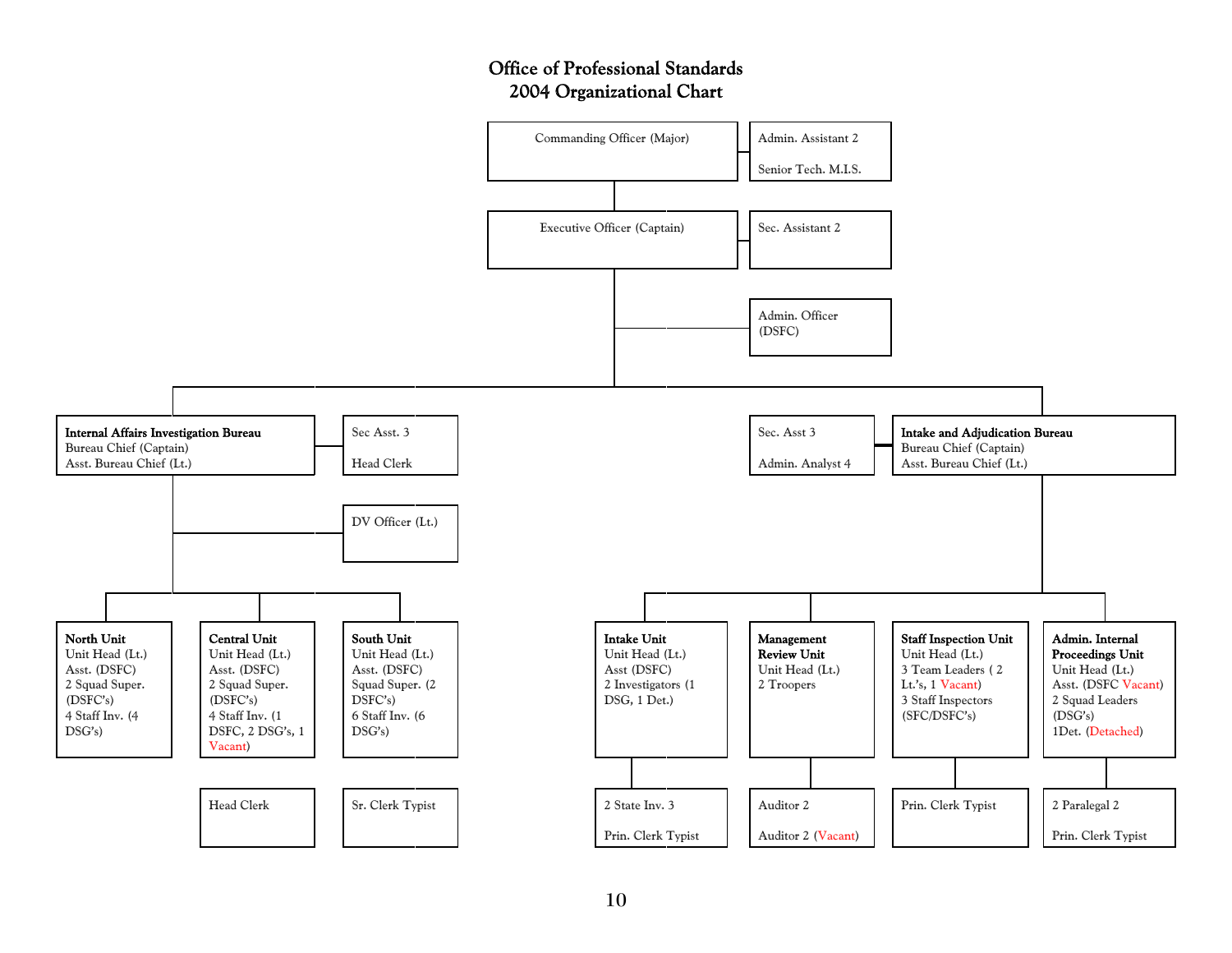## **OFFICE OF STATE POLICE AFFAIRS**

**The Office of State Police Affairs within the Office of the Attorney General was established by the Attorney General in 1999 as an external entity to the State Police that continues to work jointly with the Division reviewing all complaints, investigations and adjudications handled by the Office of Professional Standards. The Office of State Police Affairs also has the authority and staff to conduct its own investigations as well as to handle matters at the request of the State Police. In addition to the Deputy Attorneys General and State Investigators assigned to the Office of State Police Affairs by the Attorney General, three enlisted members of the Division are currently assigned to that office.**

**Under the consent decree entered into between the United States and the State of New Jersey on December 30, 1999, independent monitors had access to and the ability to review and request additional work on all internal investigations. The Office of State Police Affairs, the Office of Professional Standards, and the independent monitors continued to work together during 2004 reviewing internal investigations and the disciplinary process. They have endeavored to improve the system even further.**

**In the Monitors' Ninth Report, dated January 23, 2004, the independent monitors reported, "The Office of Professional Standards (OPS) continues to be a shining star in the State's efforts to attain compliance. This component of the State's change management strategy continues to be proven to be effective."** 

**In fact, the independent monitors found the Office of Professional Standards demonstrated substantial compliance with those portions of the consent decree pertaining to internal affairs reform for more than two years. Based on the monitors' findings, the United States Department of Justice joined with the State in a motion to effectuate dissolution of paragraphs 57 through 92, "Misconduct Investigation, Analysis, and Resolutions" (excluding paragraphs 87 through 90). The motion was granted on April 6, 2004, by the Honorable Mary L. Cooper, U.S.D.J., United States District Court, dissolving the 1999 Consent Decree, paragraphs 57 through 92 (excluding paragraphs 87 and 90).**

**The commitment by the State of New Jersey, the Attorney General, and the Superintendent to the most thorough, fair, and efficient system possible is demonstrated by the increase in investigative and support personnel assigned to the Office of Professional Standards and the development and acquisition of a state of the art information technology case tracking system.**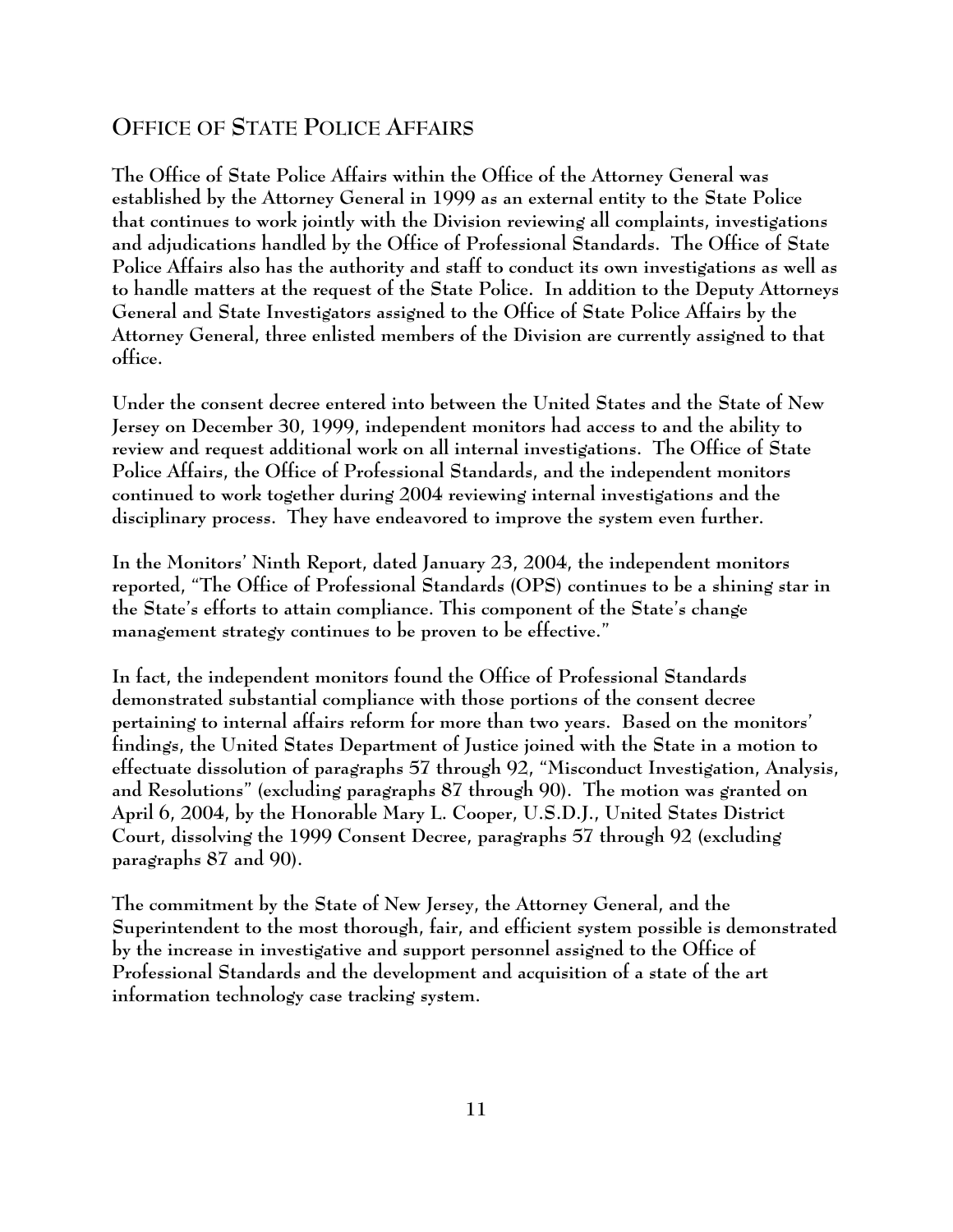## **STATE POLICE DISCIPLINARY PROCESS**

**The New Jersey Division of State Police is a statewide police organization that provides a full range of police services. During 2004, the sworn complement was 2,742 at its highpoint. The civilian complement peaked at 1,671. In 2004, troopers were involved in an excess of two million police/citizen contacts. Many of these interactions were routine. Many involved stressful and critical situations.**

**The disciplinary system of the New Jersey State Police is unique within the state. The New Jersey Supreme Court has recognized:**

**Unlike the comparably routine issues of discipline that might arise in connection with employees in other departments of state government, the discipline of state troopers implicates not only the proper conduct of those engaged in the most significant aspects of law enforcement, involving the public safety and the apprehension of dangerous criminals, but also the overall effectiveness, performance standards, and morale of the State Police. As such, discipline of state troopers involves the most profound and fundamental exercise of managerial prerogative and policy.1**

**The State Police, as an employer, is made up of over 4,400 employees including the aforementioned sworn members and the Division's civilian professional and support personnel. Due to the unique mission of the State Police, the Office of Professional Standards handles complaints from the public about troopers' conduct and allegations of criminal conduct by members.** 

**The statistics and cases embodied in this report represent all disciplinary matters involving troopers. It would be inaccurate to attribute the sum of these statistics and cases to allegations arising from citizen complaints alleging line of duty misconduct on the part of a trooper since the statistics also include internally generated allegations of violations of the Division's Rules and Regulations.**

### **COMPLAINT PROCESS**

**The New Jersey State Police accepts, reviews, and responds to all complaints received from the public. Complaints may be made in person at any State Police facility, by telephone or fax, or through the mail. The Office of Professional Standards does not accept direct e-mail complaints, but other state agencies, such as the Office of the**

**<sup>1</sup> State of New Jersey v. State Troopers Fraternal Association, 134 N.J. 393, 416 (1993)**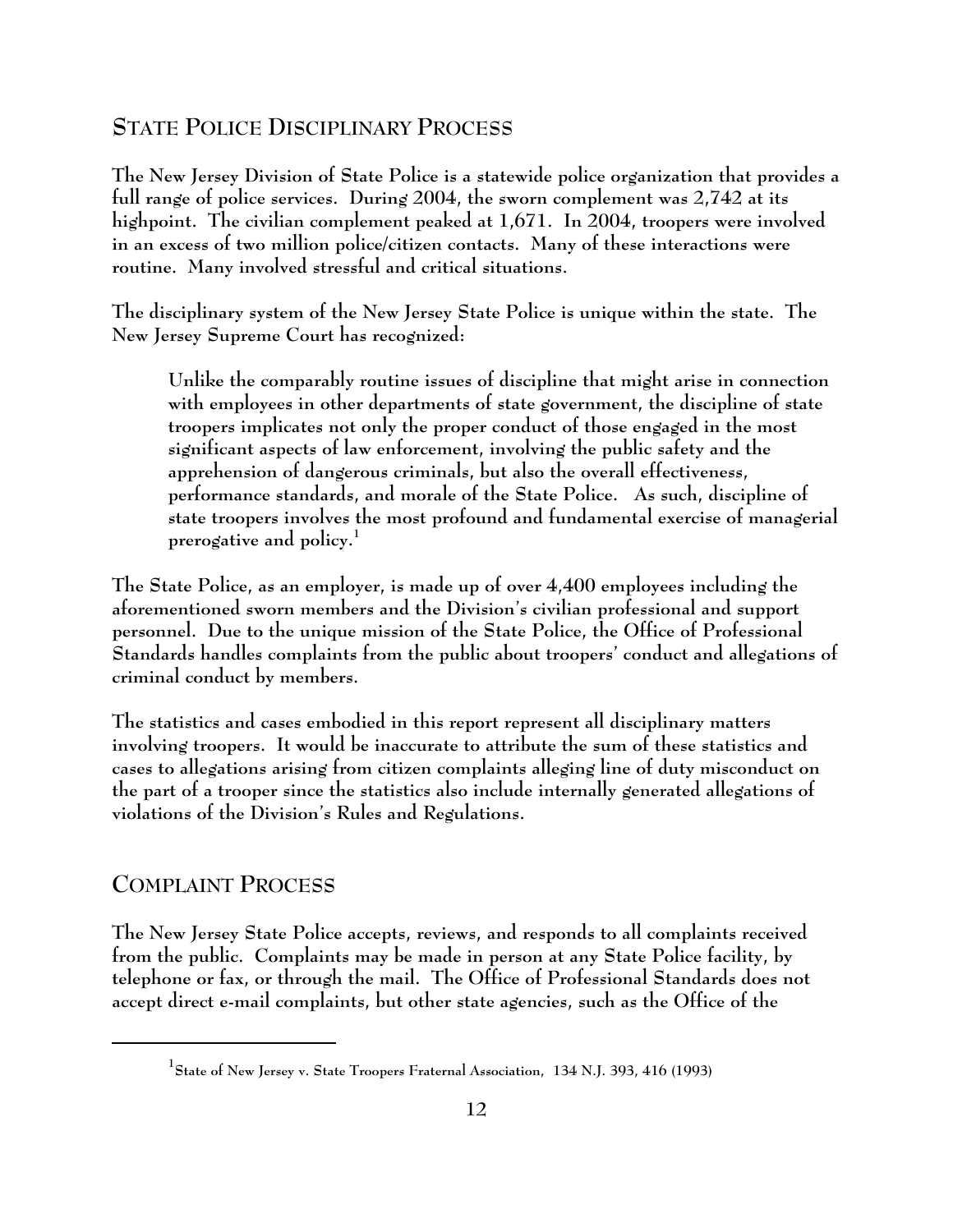**Attorney General, Citizen Services, sometimes forward complaints of this nature that they receive. These include anonymous complaints, complaints from third party witnesses, and complaints from parties not directly involved in the incident from which an allegation arises. Notwithstanding the occurrence of citizens requesting to withdraw a previously made complaint, the investigation is continued with or without the assistance of the citizen making the complaint. The investigative process assesses the propriety of all conduct during the incident in which the alleged misconduct occurred. If during the course of an investigation there is an indication that misconduct occurred other than that alleged, the Division also investigates the additional potential misconduct to its logical conclusion.**

**The Intake Unit of the Office of Professional Standards is responsible for receiving, documenting, processing, classifying, and disseminating all complaints against sworn members of the New Jersey State Police alleging misconduct or violations of State Police Rules and Regulations. This includes complaints made by citizens as well as employment-related disciplinary matters.**

**During 2004, 1,058 total incidents were reported and classified compared to 1,062 in 2003, 952 in 2002, 886 incidents in 2001 and 716 incidents in 2000. This represents a 0.4% decrease in the number of reportable incidents received in the year 2004 over those received in the year 2003.**

**The number of reportable incidents decreased in 2004 despite the Division's continued aggressive outreach campaign initiated in late 1999 educating the public as to how to make a complaint against or submit a compliment for a member of the Division. Posters and signs describing the complaint process can be found in every State Police facility and state operated highway service area. In addition, every on-duty member interacting with the public carries informational brochures and compliment / complaint forms which must be provided to anyone who objects to the trooper's conduct. Also, during 1999, the State Police instituted and advertised a toll free hot line available twenty-four hours which goes directly to the Office of Professional Standards.** 

**Finally, the Office of State Police Affairs within the Office of the Attorney General, external to the State Police, accepts and investigates complaints while providing an alternative to citizens concerned about complaining directly to the State Police. Each of these initiatives has provided citizens significantly more opportunities to provide feedback, compliments or complaints about the operation of the Division and its personnel. These efforts continued throughout 2004.**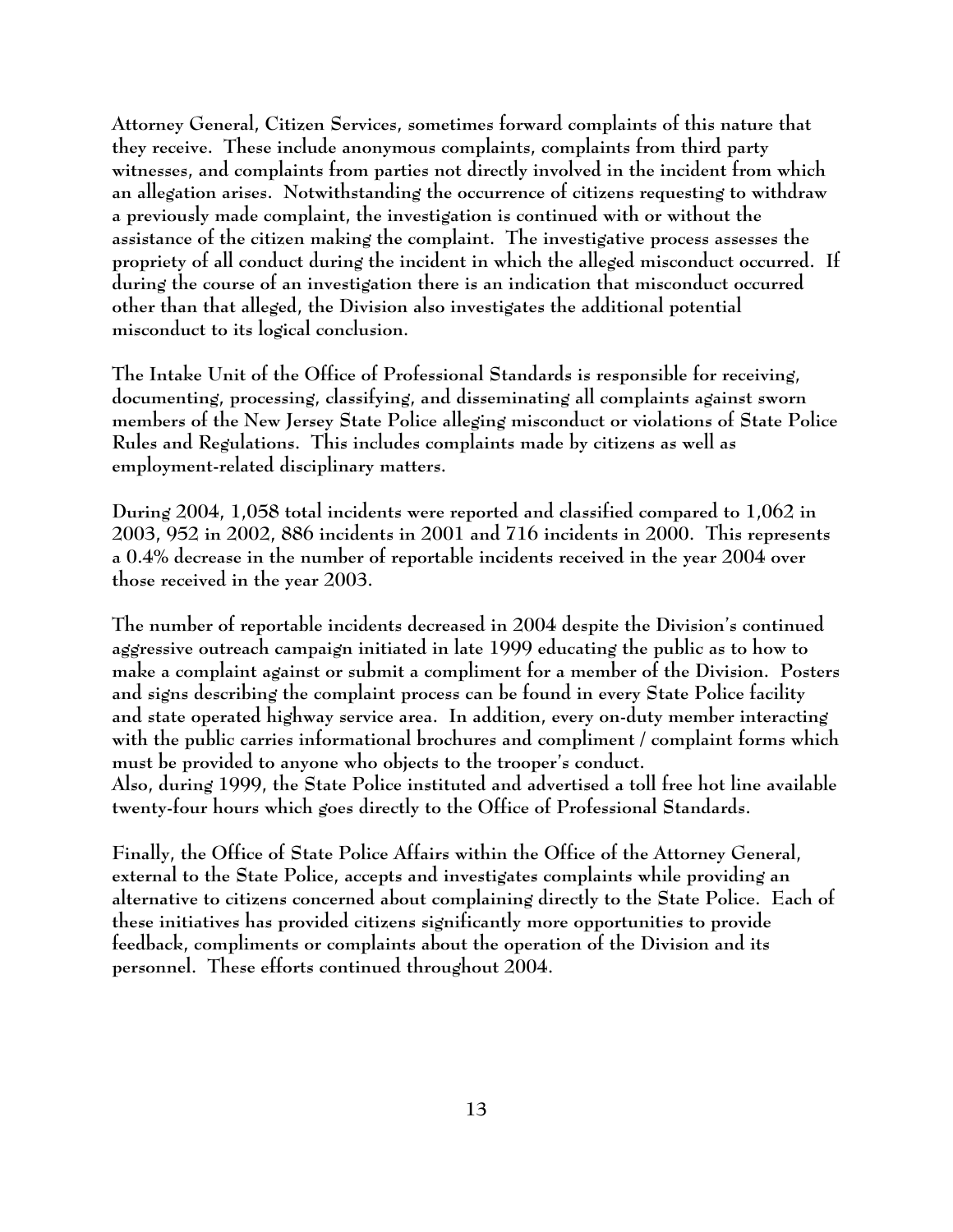

## **Six Year Comparison of Number of Incidents Reported**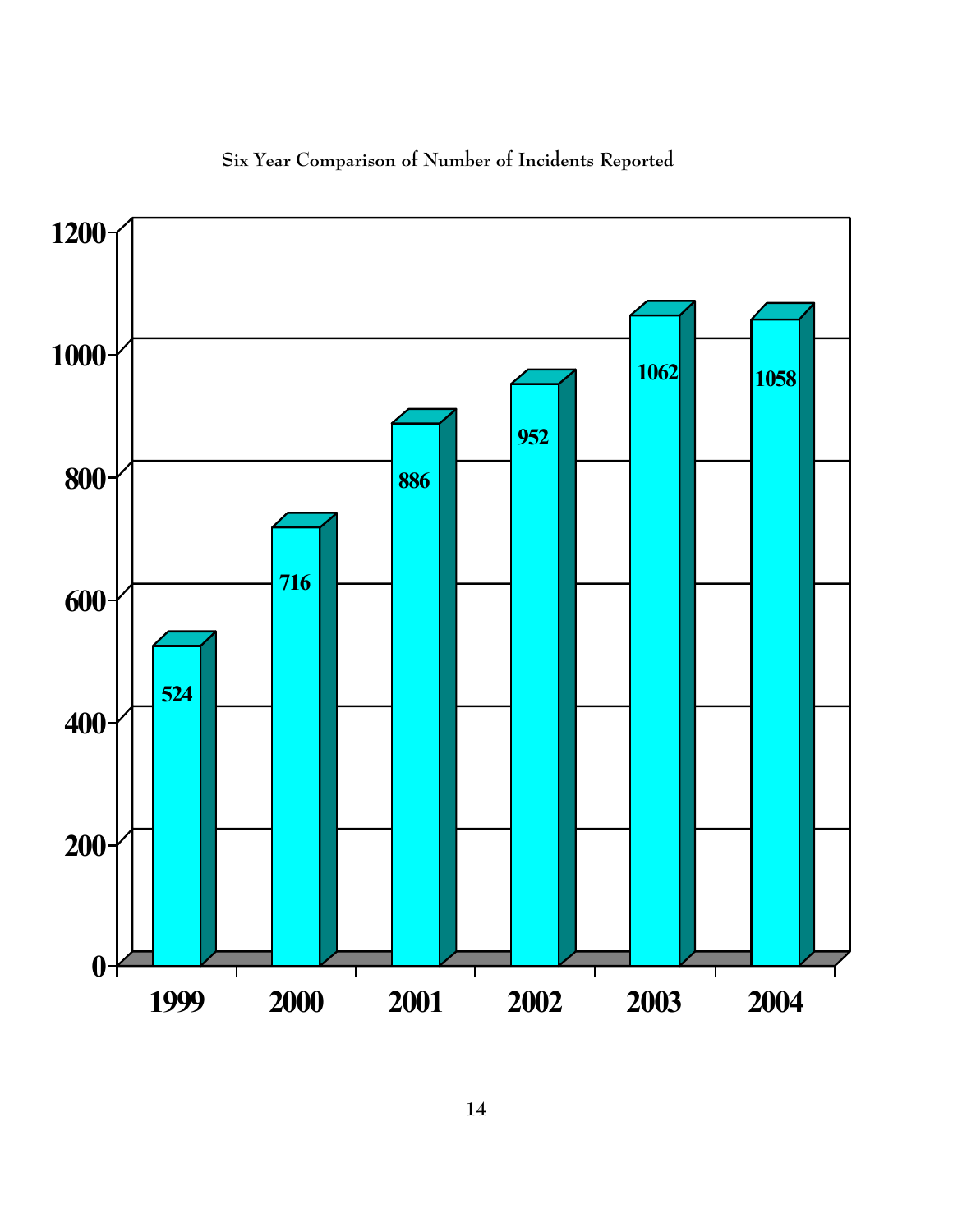#### **CLASSIFICATION OF REPORTED INCIDENTS**

**Before January 2002, complaints that were received by the former Internal Affairs Bureau and the current Office of Professional Standards were reviewed and classified as Misconduct, Administrative, or EEO/AA Matters referred to the office for disciplinary action. In January 2002, the revised Standing Operating Procedure governing the classification of complaints was adopted. A fourth classification, Performance, was added. Since the adoption of the revised S.O.P., minor infractions and inadvertent procedural violations that were previously considered Misconduct are now classified as Performance Issues. In 2003, a fifth category, Compliance, was added. This classification is used when the Administrative Absence Unit in the Human Resource Management Bureau detects and substantiates a violation of the Division's sick leave policy and forwards the case to the Office of Professional Standards for adjudication.** 

#### **MISCONDUCT**

**When incidents are reported to the Office of Professional Standards, they are placed in one of four categories after being reviewed by the Commanding Officer. If the Division receives a complaint that a trooper has committed a serious, willful, or wanton violation of the Division's Rules and Regulations, Standing Operating Procedures, or any applicable federal or state statutes, the matter is classified as Administrative Misconduct, and an Internal Investigation is initiated.**

#### **PERFORMANCE**

**Performance is a category introduced in January 2002 with the adoption of the revised Standing Operating Procedure governing incident classification. When a complaint is reviewed and it is determined that an enlisted member of the Division committed a minor infraction, the matter is classified as a Performance Issue. These matters are returned to the members command for resolution. The command is required to assign a supervisor not in the member's direct chain of command to handle the complaint. The supervisor is required to submit a Performance Incident Disposition Report to the Office of Professional Standards through his/her chain of command detailing the corrective actions taken to resolve the issue.**

#### **ADMINISTRATIVE**

**When the reported incident does not infer a trooper has violated any of the Division's Rules and Regulations, Standing Operating Procedures, or applicable federal or state laws, the incident is classified as an Administrative matter.**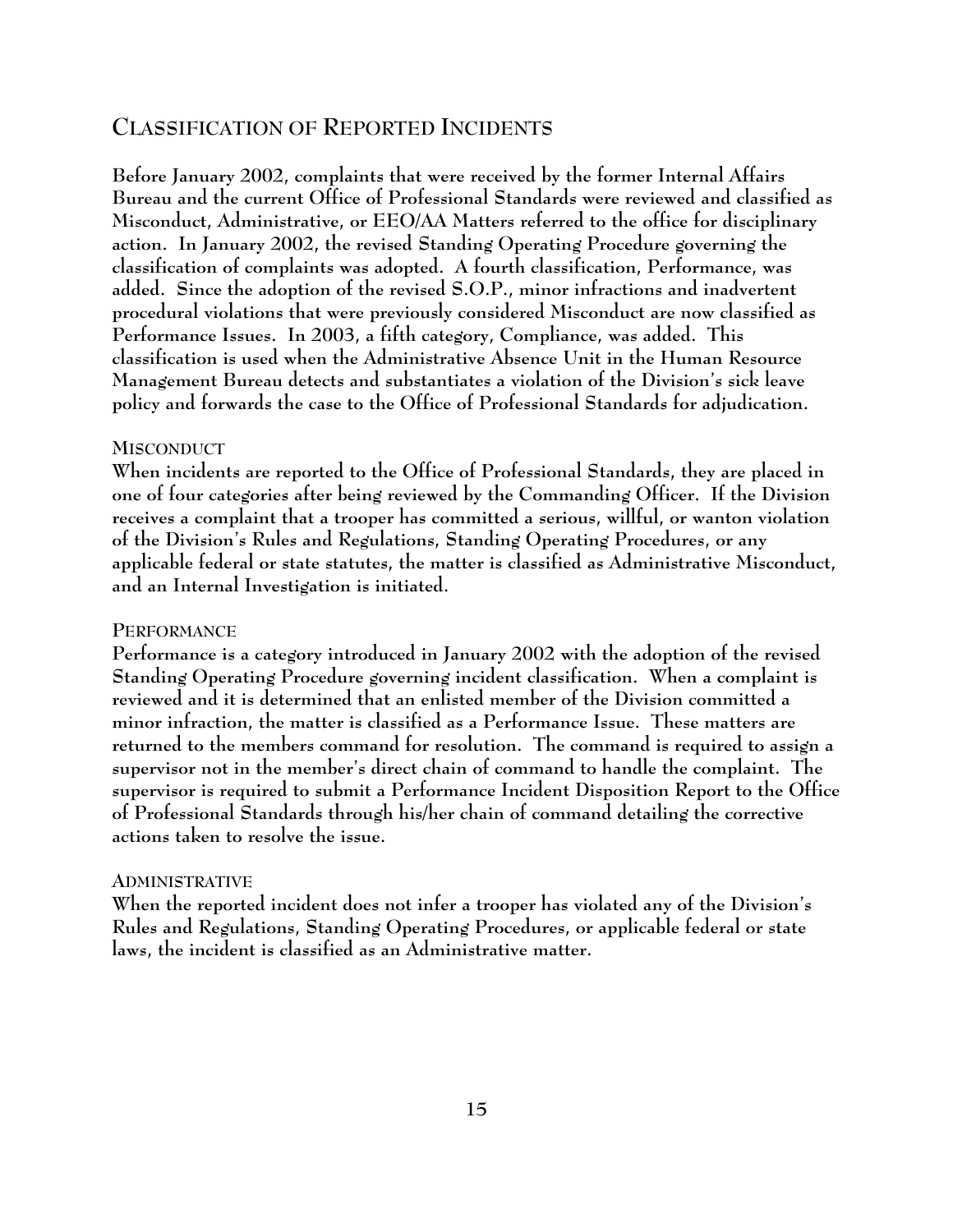**EEO / AA INVESTIGATION FORWARDED TO O.P.S. FOR DISCIPLINARY ACTION When the Division's Equal Employment Opportunity / Affirmative Action Bureau conducts an investigation and allegations are substantiated against enlisted members of the Division, those cases are forwarded to the Office of Professional Standards for adjudication and disciplinary action.**

**COMPLIANCE INVESTIGATIONS FORWARDED TO O.P.S. FOR DISCIPLINARY ACTION When the Administrative Absence Unit in the Human Resource Management Bureau detects and substantiates a violation of the Division's sick leave policy and forwards the case to the Office of Professional Standards for adjudication and disciplinary action.**

|                                                                              | 1999         | 2000 | 2001 | 2002 | 2003           | 2004           |
|------------------------------------------------------------------------------|--------------|------|------|------|----------------|----------------|
| <b>MISCONDUCT</b>                                                            | 357          | 580  | 642  | 391  | 414            | 407            |
| PERFORMANCE                                                                  |              |      |      | 262  | 300            | 232            |
| <b>ADMINISTRATIVE ISSUES</b>                                                 | 167          | 128  | 239  | 294  | 340            | 414            |
| <b>COMPLIANCE</b>                                                            |              |      |      |      | $\overline{2}$ | $\overline{4}$ |
| <b>EEO/AA INVESTIGATIONS</b><br>FORWARDED TO O.P.S. FOR<br><b>DISCIPLINE</b> | $\mathbf{0}$ | 8    | 5    | 5    | 6              |                |
| <b>TOTALS</b>                                                                | 524          | 716  | 886  | 952  | 1,062          | 1,058          |

**Six Year Breakdown of Incident Classifications**

### **ORIGIN OF COMPLAINTS**

**In 2004, of the 407 total misconduct complaints, 301 (74%) were initiated by members of the public and 106 (26%) were initiated internally. Of the misconduct complaints initiated by the public, 156 (51.8%) involved citizens who had been arrested or issued a motor vehicle summons by a member of the State Police. In addition, the Office of Professional Standards received 232 reportable incidents which were classified as Performance Issues; 213 (92%) of these complaints were initiated by members of the public and 19 (8%) were initiated internally. For the purposes of the chart displayed below, the cumulative number of Performance Issues and Misconduct Complaints is being used.**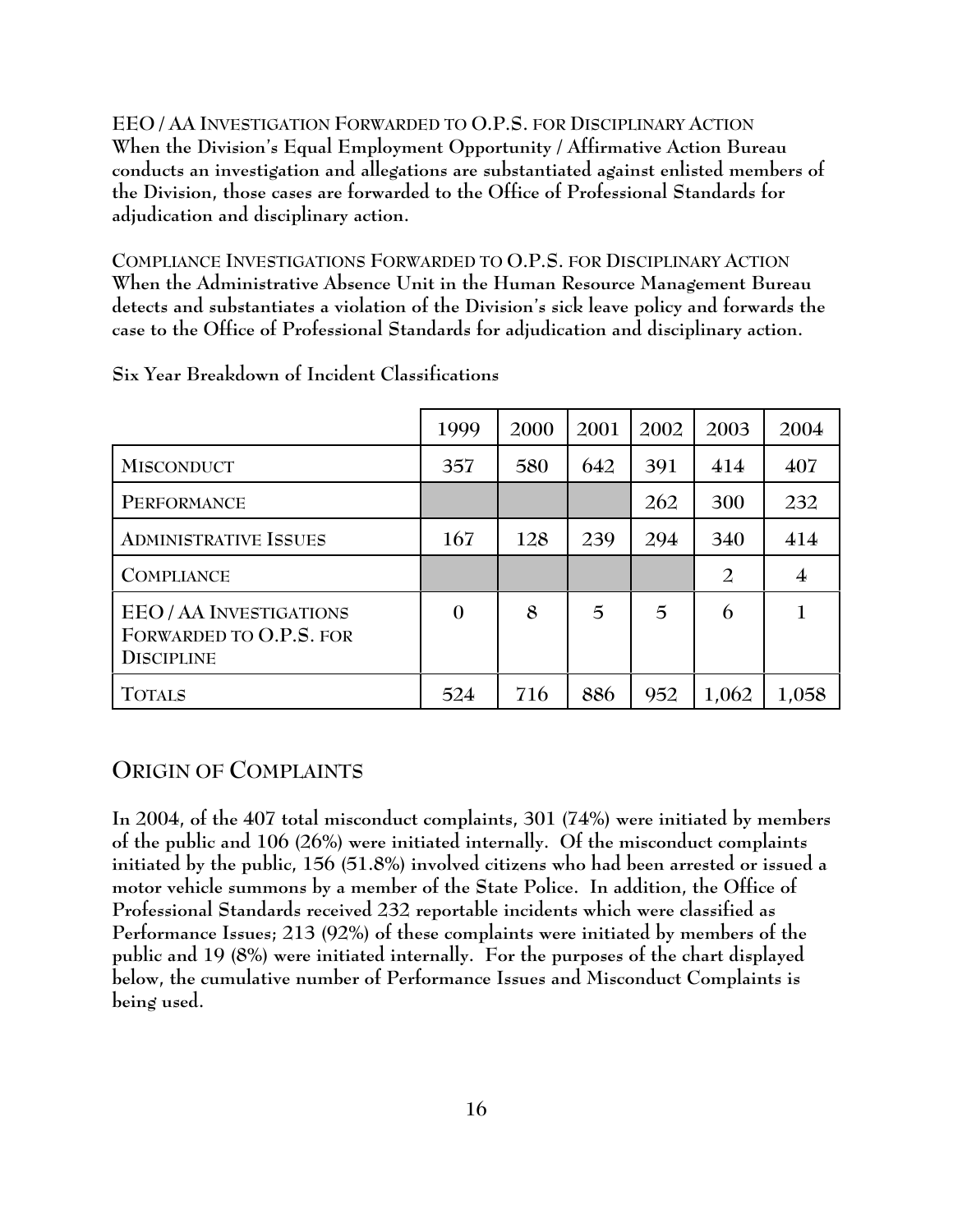**In 2003, of the 414 misconduct complaints received, 263 (63.5%) were initiated by members of the public and 151 (36.5%) were initiated internally. Of the misconduct complaints initiated by the public, 131 (49.8%) involved citizens who had been arrested or issued a motor vehicle summons by a member of the State Police. In addition, of the 300 reportable incidents classified as Performance Issues, 252 (84%) resulted from citizen complaints and 48 (16%) were initiated internally. For the purposes of the chart displayed below, the cumulative number of Performance Issues and Misconduct Complaints is being used.** 

**In 2002, 262 cases that would have previously been considered Misconduct were classified as Performance Issues. In addition, 391 matters were classified as Misconduct. The total of these two categories, 653 cases, required management intervention on the part of the Division. For the purposes of the chart displayed below, the cumulative number of Performance Issues and Misconduct Complaints is being used. Of the 653 combined cases, 512 (78%) were initiated by the public and 141 (22%) were internally generated.** 

**Of the 642 misconduct complaints received and processed in 2001, 518 (81%) were initiated by members of the public and 124 (19%) were initiated internally. Of the complaints initiated by the public, 229 (44%) were initiated by citizens who had been arrested or issued a motor vehicle summons by a member of the State Police. Sixteen (3%) complaints were initiated as a result of an allegation of off-duty conduct relating to domestic violence. The remaining 273 (53%) of the externally initiated complaints were made by citizens who, based solely on their complaints, did not indicate that they were arrested nor received any type of motor vehicle summons.**

**Of the 580 misconduct complaints received and processed in 2000, 465 (80%) were initiated by members of the public, and 115 (20%) were initiated internally. Of the complaints initiated by the public, 266 (57%) were initiated by citizens who had been arrested or issued a motor vehicle summons by a member of the state police. Eleven (12%) complaints were initiated as a result of an allegation of off-duty conduct relating to domestic violence. The remaining 188 (41%) of the externally initiated complaints were by citizens who were not arrested nor had they received any type of motor vehicle summons.**

**In 1999, of the 357 total misconduct complaints, 250 were initiated by members of the public and 107 were initiated internally.**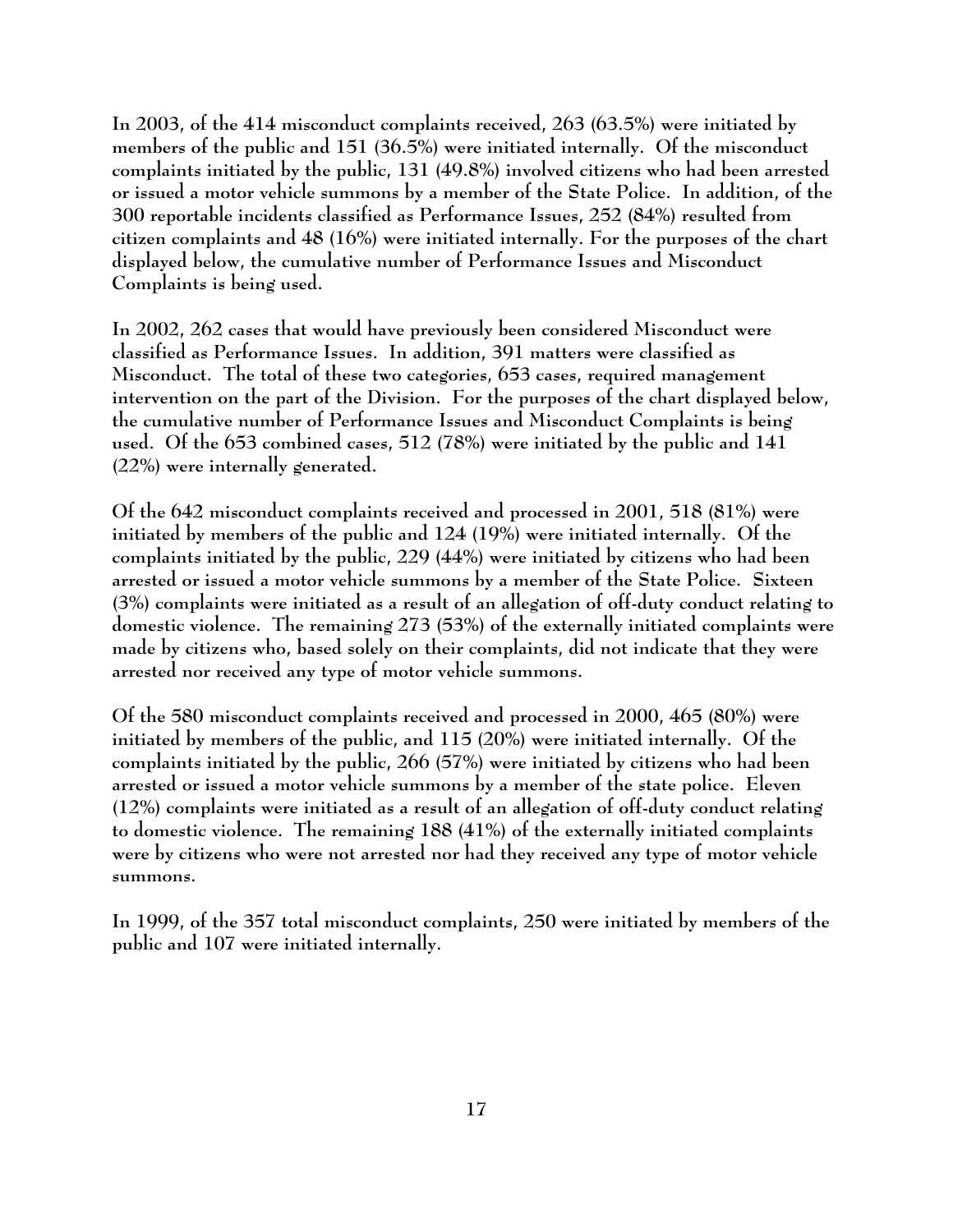## 

## **SIX YEAR COMPARISON OF COMPLAINT SOURCES**

□ Initiated by State Police personnel  $\Box$  Initiated by the public

2000 2001 2002 2003 2004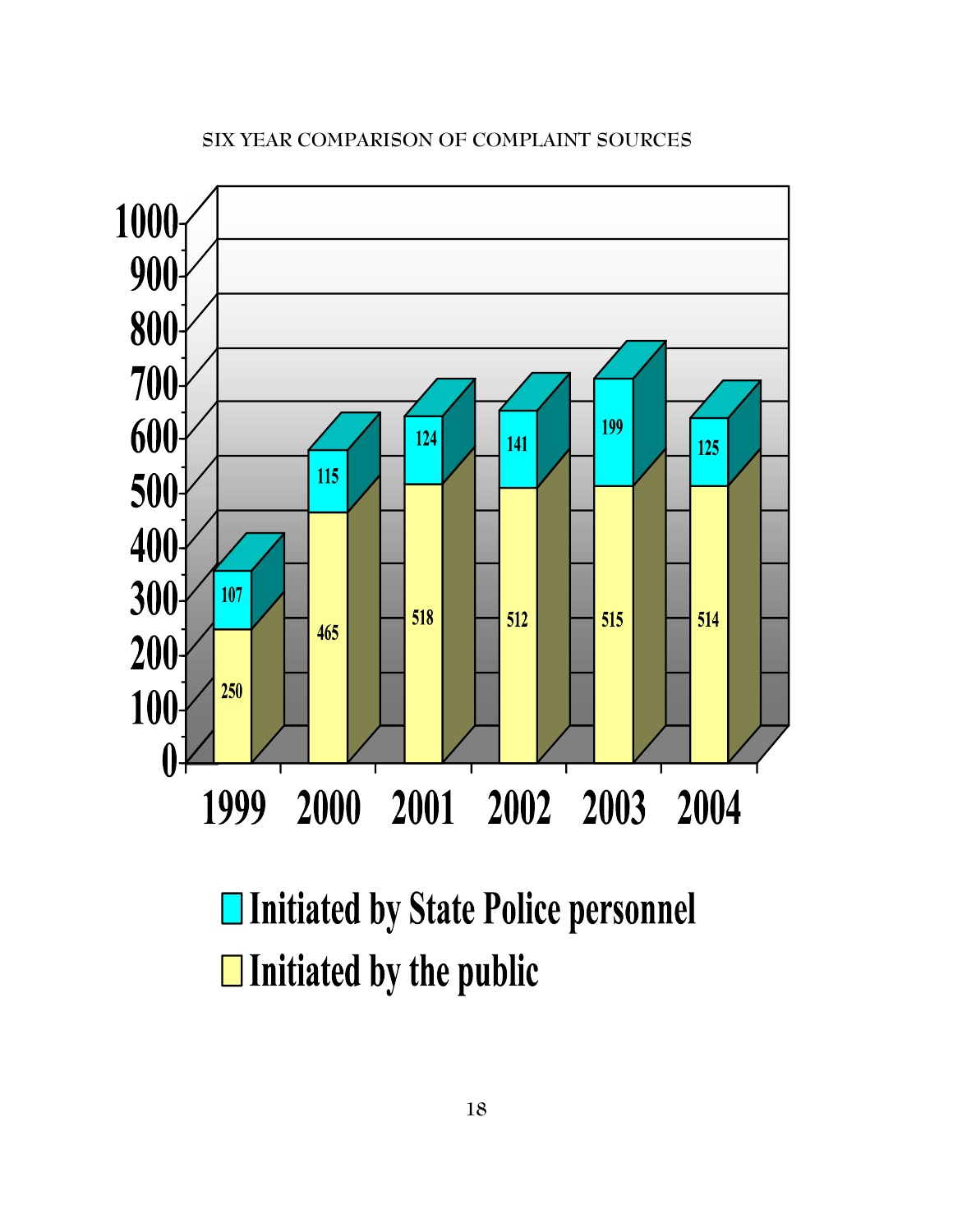#### **CRIMINAL PROCEEDINGS INVOLVING DIVISION MEMBERS**

**The Office of Professional Standards investigates all matters where a member of the State Police has become the subject of a criminal proceeding. Criminal proceedings arise in a variety of ways. They can be initiated as a result of an investigation by Office of Professional Standards personnel; they may be the result of state or federal criminal investigations; they may arise from off-duty matters; or they may be the result of counter-complaints filed against a trooper by a defendant after the defendant has been arrested or charged by a trooper. Each matter represented below is the subject of a pending internal investigation.**

**Between January 1, 2004, and December 31, 2004, the following criminal complaints were signed or were pending against members of the Division:**

#### **LINE OF DUTY: CITIZEN INITIATED CRIMINAL MATTERS**

**On occasion, criminal charges are filed against members of the Division for incidents alleged to have occurred on-duty. Most are filed by individuals, (not law enforcement agencies) who were charged with motor vehicle and/or criminal offenses by the member. These cases are reviewed and a determination is made that the members' actions were within the scope of their official duties and legally defendable.** 

**During 2004, no criminal charges were filed by citizens against members while performing their official duties.**

#### **ON-DUTY CONDUCT: STATE POLICE OR OTHER LAW ENFORCEMENT AGENCY INITIATED PROCEEDINGS**

**In some cases a member is criminally charged for on-duty conduct by the State Police or other law enforcement agency and/or there has not been a finding that the member's behavior was within the scope of the member's official duties.**

**During 2004, no criminal charges were brought against members by the State Police or other law enforcement agencies.**

#### **OFF-DUTY CONDUCT**

**These cases represent criminal or disorderly persons offenses filed against Division members acting in an off-duty capacity and not related in any way to the performance of their State Police duties. During 2004, the following off-duty incidents were investigated:**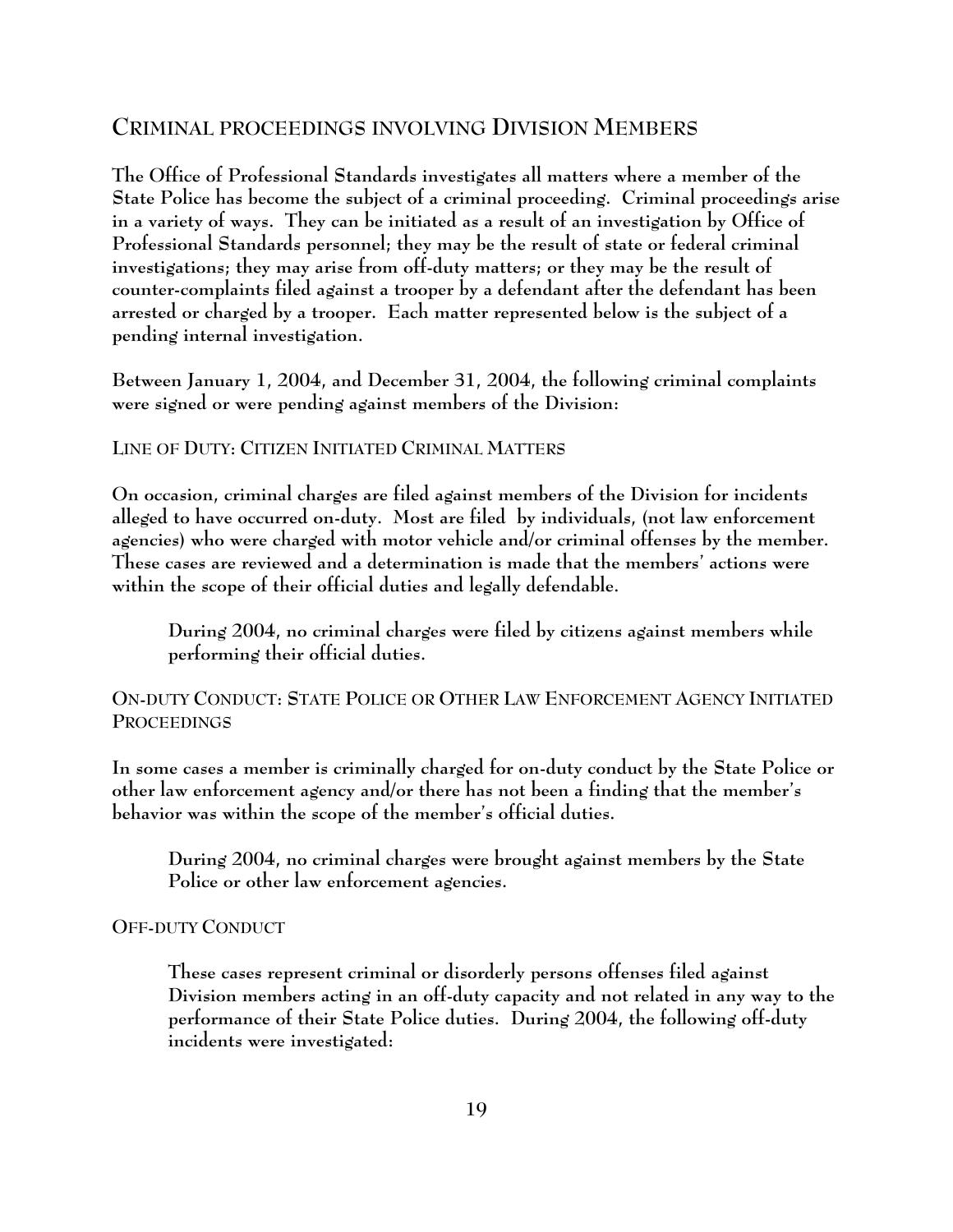**Member was charged with Harassment (Domestic Violence) This charge was Administratively Dismissed.**

**Member was charged with Simple Assault (Domestic Violence). This charge was Administratively Dismissed.**

**Member was charged with Simple Assault and Harassment. These charges were Administratively Dismissed.**

**Member was charged with Interference with Custody. This charge was Administratively Dismissed.**

**Member was charged with Simple Assault (Domestic Violence) This charge was Administratively Dismissed.**

**Member was charged as Disorderly Person. This charge was Administratively Dismissed.**

**Member was charged with Simple Assault (Domestic Violence). The member was found Not Guilty.**

**Member was charged with Harassment. This charge is pending court hearing.**

## **ASSIGNMENT OF INVESTIGATIONS**

**Of the 407 misconduct cases assigned in 2004, 388 were assigned to Internal Affairs Bureau investigators, 9 were referred to the Office of State Police Affairs for investigation, and 10 were assigned to other State Police supervisory personnel for investigation.**

## **ALLEGATIONS AND OUTCOMES**

**All complaints are categorized based on the alleged offense. As of September 1, 2000, completed investigations, upon review by the Superintendent, are determined to have one of the following four dispositions:**

**SUBSTANTIATED : an allegation is determined to be "substantiated" if a preponderance of the evidence shows a member violated State Police rules, regulations, protocols, standard operating procedures, directives, or training**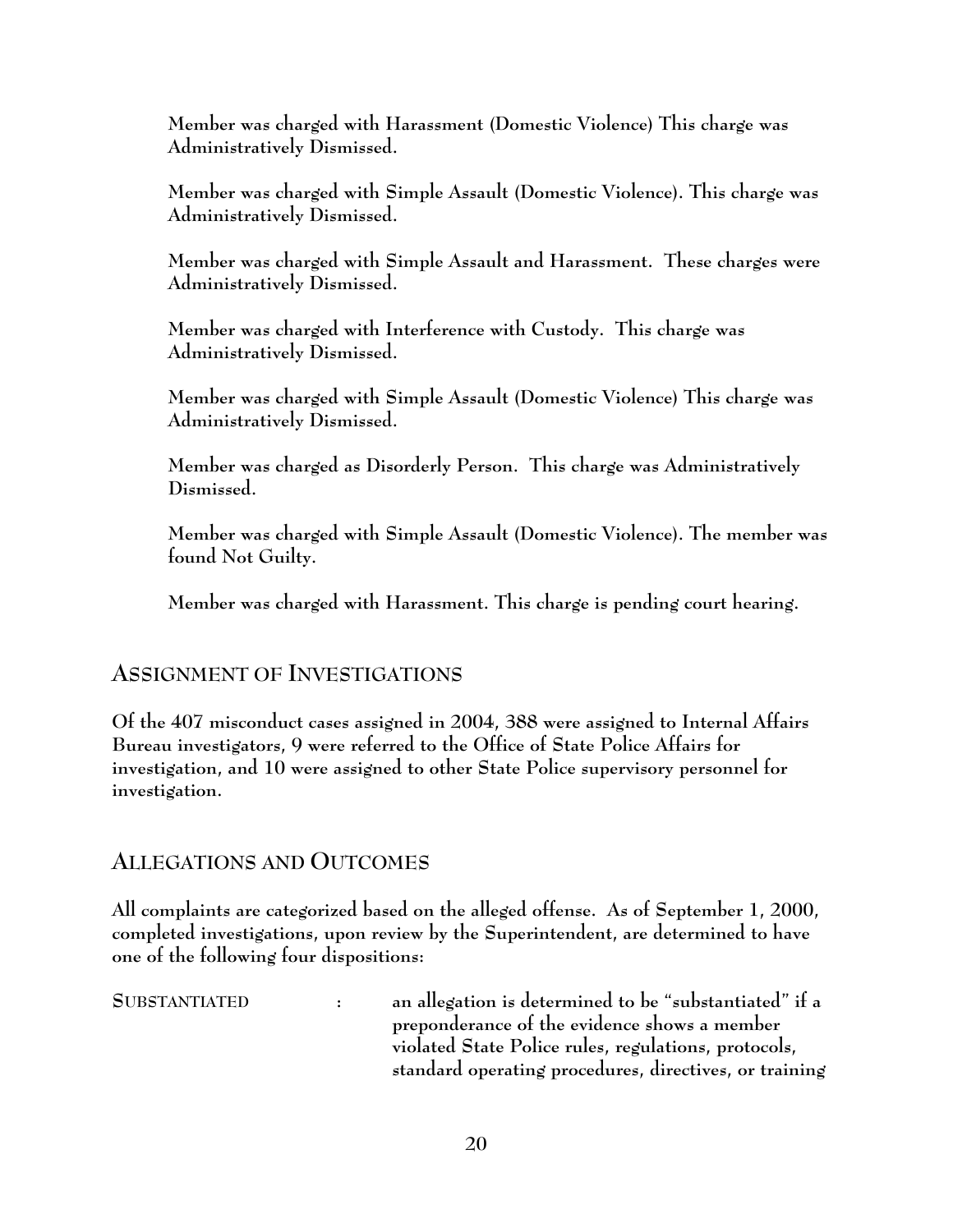| <b>UNFOUNDED</b>             |           | an allegation is determined to be "unfounded" if a<br>preponderance of the evidence shows that the alleged<br>misconduct did not occur.                                                                                              |
|------------------------------|-----------|--------------------------------------------------------------------------------------------------------------------------------------------------------------------------------------------------------------------------------------|
| <b>EXONERATED</b>            |           | an allegation is determined to be "exonerated" if a<br>preponderance of the evidence shows the alleged<br>conduct did occur but did not violate State Police<br>rules, regulations, operating procedures, directives or<br>training. |
| <b>INSUFFICIENT EVIDENCE</b> | $\cdot$ : | an allegation is determined to be "insufficient<br>evidence" where there is insufficient evidence to<br>decide whether the alleged act occurred.                                                                                     |

## **CASES COMPLETED IN 2004**

**One of the major initiatives of the Office of Professional Standards was to address the issue of timeliness with regard to the Division's disciplinary process. On January 11, 2002, there were 707 active Internal Investigations. In addition, there were 132 case in the review process. In the Monitors' Ninth Report, dated January 23, 2004, the monitors reported, "Staffing, training, and oversight of the OPS function remains strong. With the advent of removal of the backlog of OPS investigations, achieved during the eighth reporting period, OPS has moved toward holding a 120-day timeline for all completed OPS investigations." Cases are considered completed when it has been determined that no further action is to be taken, or when disciplinary action has been imposed. This effort has been continued in 2004. The Office of Professional Standards strives to complete cases in timely manner.** 

**Of the 394 investigations completed in 2004, 281 (71%) were the result of citizen complaints. Of these cases, 53 (18.8%) resulted in substantiated primary or secondary allegations.**

**Of the 394 internal investigations completed in 2004, 113 (29%) were the result of internally generated complaints. Of these cases, 56 (49.5%) resulted in substantiated primary or secondary allegations.**

**Of the 394 completed investigations in 2004, 109 (28%) resulted in a substantiated original allegation or secondary allegations.**

**The total of 394 completed investigations included 3 (1%) from 2000, 2 (.5%) from 2001, 16 (4%) from 2002, 111 (28%) from2003, and 262 (66.5%) from2004.**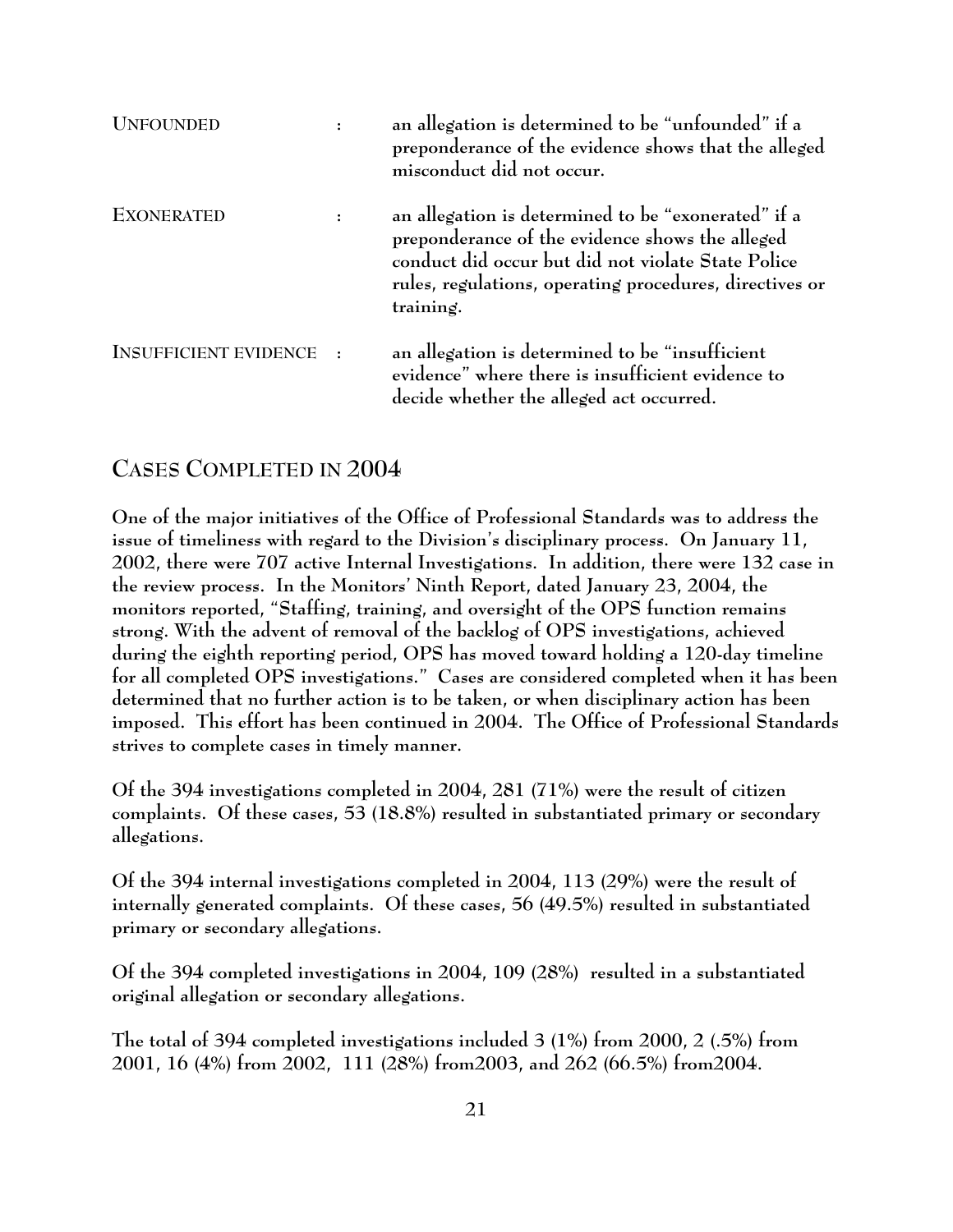**The table below represents case level findings and actions taken for the 394 cases closed in 2004. Cases were classified according to the most serious allegation in that case, and the disciplinary action reported is the result of that substantiated allegation. The number of disciplinary actions is commensurate with the number of cases where there were substantiated allegations. Secondary allegations and multiple principals are not addressed in this table.**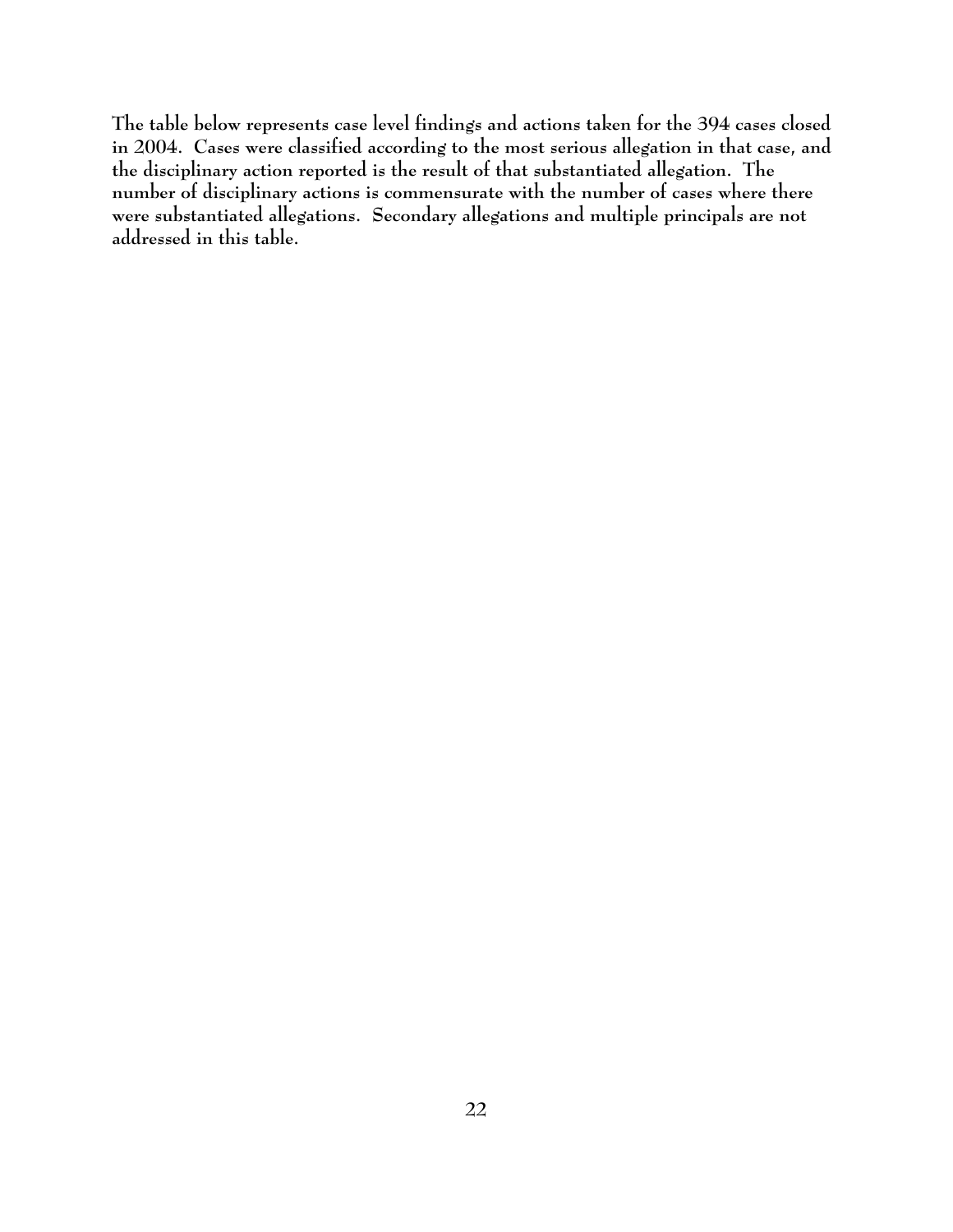#### **SUMMARY OF COMPLETED CASES REPORTING PERIOD: JANUARY 1, 2004 THROUGH DECEMBER 31, 2004**

| Cases Completed by Category in Year 2004 |                                                                       |                                 |                                          |                                       |                                |  |  |
|------------------------------------------|-----------------------------------------------------------------------|---------------------------------|------------------------------------------|---------------------------------------|--------------------------------|--|--|
| Complaint<br>Classification              | $\operatorname{Counseling}/\operatorname{Written}$<br>Warnings Issued | Written<br>Reprimands<br>Issued | Summary<br>Disciplinary<br>Hearings Held | General Disciplinary<br>Hearings Held | No Further Action <sup>1</sup> |  |  |
| Improper Search                          |                                                                       | $\,1$                           |                                          |                                       | $\overline{\bf 7}$             |  |  |
| ${\rm The\it ft}$                        |                                                                       |                                 |                                          |                                       | $\mathbf 3$                    |  |  |
| Assault                                  |                                                                       |                                 |                                          | $\mathbf{1}^2$                        | 12                             |  |  |
| <b>Excessive Force</b>                   |                                                                       |                                 |                                          |                                       | 28                             |  |  |
| Differential<br>Treatment                |                                                                       |                                 |                                          |                                       | 95                             |  |  |
| Other Harassment                         |                                                                       |                                 |                                          |                                       | $\overline{\bf 7}$             |  |  |
| Domestic Violence                        |                                                                       |                                 | $\,1\,$                                  | $\,1$                                 | 6                              |  |  |
| Drug Violation                           |                                                                       | $\,1\,$                         |                                          |                                       | $\mathbf 1$                    |  |  |
| Alcohol Violation                        | $\mathbf 1$                                                           |                                 |                                          | $\sqrt{2}$                            |                                |  |  |
| Failure to Perform<br>Duty               | 3                                                                     | $8^3\,$                         | $\,1\,$                                  |                                       | $\mathbf{Q}$                   |  |  |
| Driving Violation                        |                                                                       |                                 |                                          |                                       | 6                              |  |  |
| Attitude and<br>Demeanor                 | $\overline{a}$                                                        | $\,1$                           |                                          |                                       | 6                              |  |  |
| Admin. Violations                        | 12                                                                    | 17 <sup>4</sup>                 | $\overline{a}$                           |                                       | 30                             |  |  |
| Other                                    | $14^{\rm 5}$                                                          | 12                              | $3^6\,$                                  | ${\bf 5}^7$                           | 96                             |  |  |
| <b>TOTALS</b>                            | 32                                                                    | 40                              | $\overline{I}$                           | $\mathbf{Q}$                          | 306                            |  |  |

- **2 One member resigned prior to the imposition of discipline.**
- **3 One member resigned prior to the imposition of discipline.**
- **4 One member resigned prior to the imposition of discipline.**

**<sup>1</sup> Includes cases closed as Insufficient Evidence, Unsubstantiated, Unfounded, Exonerated and Administratively Closed.**

**<sup>5</sup> One member resigned prior to the imposition of discipline.**

**<sup>6</sup> Two members resigned prior to the imposition of discipline.**

**<sup>7</sup> One member, involved in four cases, resigned prior to the imposition of discipline.**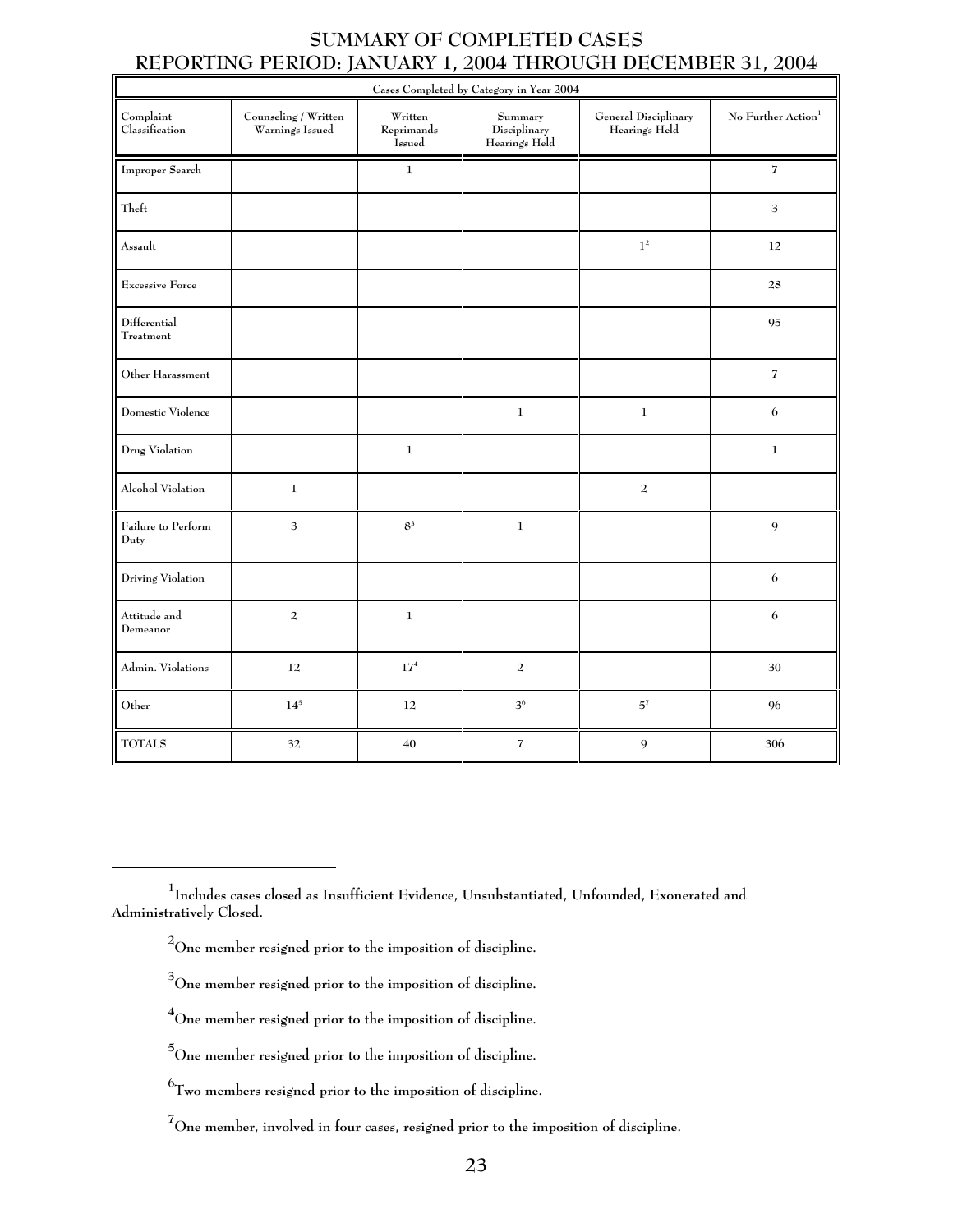## **MISCONDUCT INVESTIGATIONS OPENED IN 2004**

**There were 407 misconduct investigations opened in 2004. The following paragraphs report the status of these cases as of December 31, 2004. Of these cases, 301 were initiated as the result of citizen complaints and 106 cases were opened because of complaints made by State Police supervisors or other members.** 

**Of the 301 citizen initiated investigations, 31 (10.3%) remain active, 31 (10.3%) are in the review process or pending discipline, 211 (70.1%) have been completed, and 28 (9.3%) have been suspended pending court action or other administrative action. Of the 211 completed, 30 (14.2%) resulted in substantiated primary or secondary allegations.**

**Of the 106 complaints initiated by State Police supervisors or members, 19 (17.9%) remain active, 20 (18.9%) are in the review process or pending discipline, 59 (55.7%) have been completed, and 8 (7.5%) have been suspended pending court action or other administrative action. Of the 59 completed, 28 (47.5%) resulted in substantiated primary or secondary allegations.**

## **SUMMARY OF NEW COMPLAINTS**

**The following table summarizes the total number of complaints received by the Office of Professional Standards during the year 2004 that resulted in Internal Investigations, the origin of the complaints, the total number of Principals (members of the Division who have been identified as the subjects of the investigations), and the general categories of the allegations. The right side summarizes the adjudication of cases by category that occurred during the year 2004, which includes complaints from 2004 and earlier: Please refer to the tables on the following page.<sup>8</sup>**

**<sup>8</sup> Note: The intake and disposition of complaints is an ongoing process. During investigations matters may be reclassified. During the year, the Division also reports case data to the federal monitors as well as to the Office of the Attorney General which each publish case data. Due to the fluid nature of the handling of these matters, slight numerical differences may exist if the reports are compared.**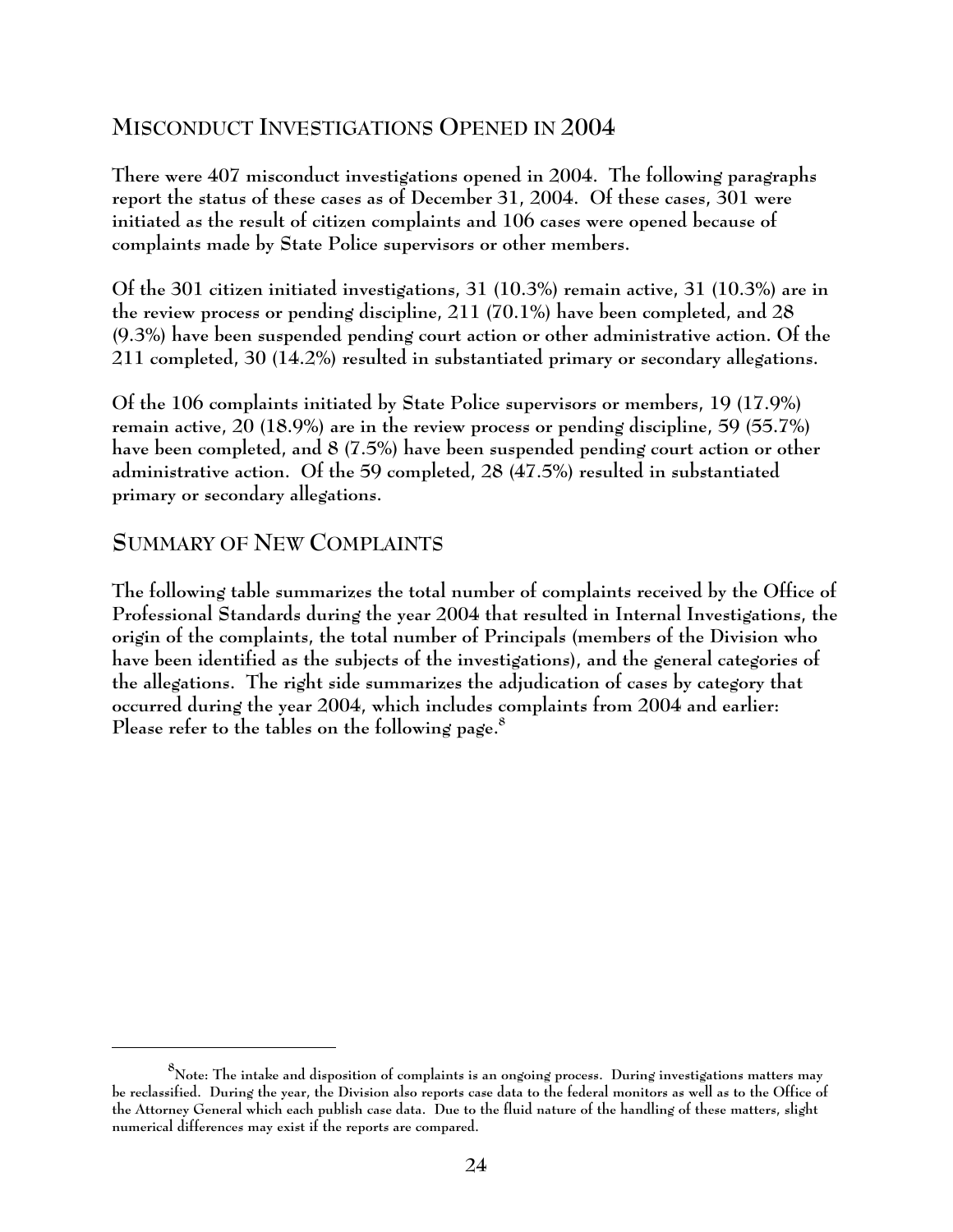## **SUMMARY OF NEW COMPLAINTS REPORTING PERIOD: JANUARY 1, 2004 THROUGH DECEMBER 31, 2004**

| 2004 Cases Received by Category for Internal Investigation |                         |                  |                |  |  |
|------------------------------------------------------------|-------------------------|------------------|----------------|--|--|
| Complaint<br>Classification                                | Origin                  | Principals       |                |  |  |
|                                                            | Public                  | SP               |                |  |  |
| Improper Search                                            | 6                       | 3                | 17             |  |  |
| Theft                                                      | $\overline{\mathbf{4}}$ | $\mathbf{1}$     | $\overline{I}$ |  |  |
| Assault                                                    | $\overline{I}$          | $\overline{a}$   | 15             |  |  |
| <b>Excessive Force</b>                                     | 45                      | $\boldsymbol{0}$ | 76             |  |  |
| Differential Treatment                                     | 85                      | 3                | 107            |  |  |
| Other Harassment                                           | 10                      |                  | 12             |  |  |
| Domestic Violence                                          | $\overline{I}$          | 12               | 18             |  |  |
| Drug Violation                                             | $\mathbf{1}$            | $\boldsymbol{0}$ | $\mathbf{1}$   |  |  |
| Alcohol Violation                                          | $\mathbf{1}$            | $\boldsymbol{0}$ | $\overline{a}$ |  |  |
| Failure to Perform<br>Duty                                 | 11                      | $\overline{5}$   | 21             |  |  |
| Driving Violation                                          | $\overline{I}$          | $\mathbf{1}$     | $\bf 8$        |  |  |
| Attitude and Demeanor                                      | 13                      | $\boldsymbol{0}$ | 13             |  |  |
| Admin. Violations                                          | 11                      | 41               | 73             |  |  |
| Other                                                      | 89                      | 42               | 192            |  |  |
| <b>TOTALS</b>                                              | 297                     | 110              | 562            |  |  |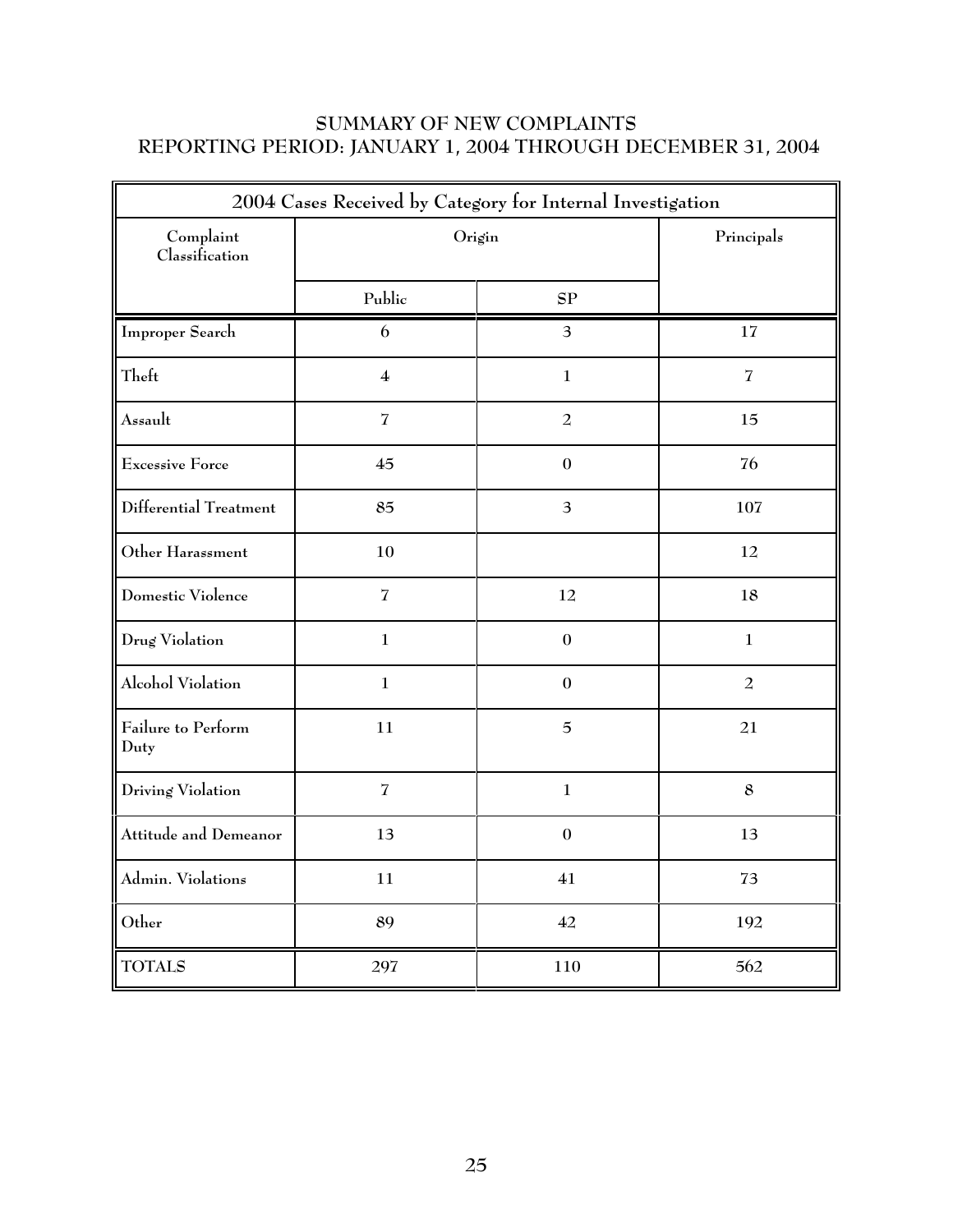## **MAJOR CASE OVERVIEW**

**During 2004, a small number of the Division's enlisted personnel were involved with allegations of serious misconduct. These included administrative violations, violations of the public trust and, in some cases, criminal allegations. The Office of Professional Standards has initiated investigations into these violations which has resulted in the suspension of one Division member pending the completion of the investigation and disposition of the allegations.9**

## **MAJOR INVESTIGATION SYNOPSIS**

**An investigation was initiated when a supervisor discovered that a member falsified a paragraph in an internal document and forged another member's initials on twelve pages of an investigation report. Allegations of Providing False Info on any Report, and Failure to Perform Duty were substantiated. A General Disciplinary Hearing has been scheduled.**

**An investigation was initiated when a subject escaped from a member's custody during arrest after the member placed the subject in the Troop Car. Allegations of Failure to Perform Duty and Failure to Follow MVR Procedures were substantiated A General Disciplinary Hearing has been scheduled.**

**The Division received information from a federal law enforcement agency that a member's relative had been indicted for organized criminal activity. It was alleged the member inappropriately requested information from the federal agency. An allegation of Questionable Conduct - Off Duty was substantiated. The member received a Written Reprimand and a Minor Disciplinary Hearing has been scheduled.**

**An investigation was initiated when a supervisor discovered a member forged the signature of another member on an internal document. Allegations of Providing False Info on any Report and Failure to Perform Duty were substantiated. A General Disciplinary Hearing has been scheduled.**

**An investigation was initiated when a citizen reported that two enlisted members threatened and assaulted him. The investigation is ongoing.** 

**<sup>9</sup> Please note that one case may appear in more than one category within this report.**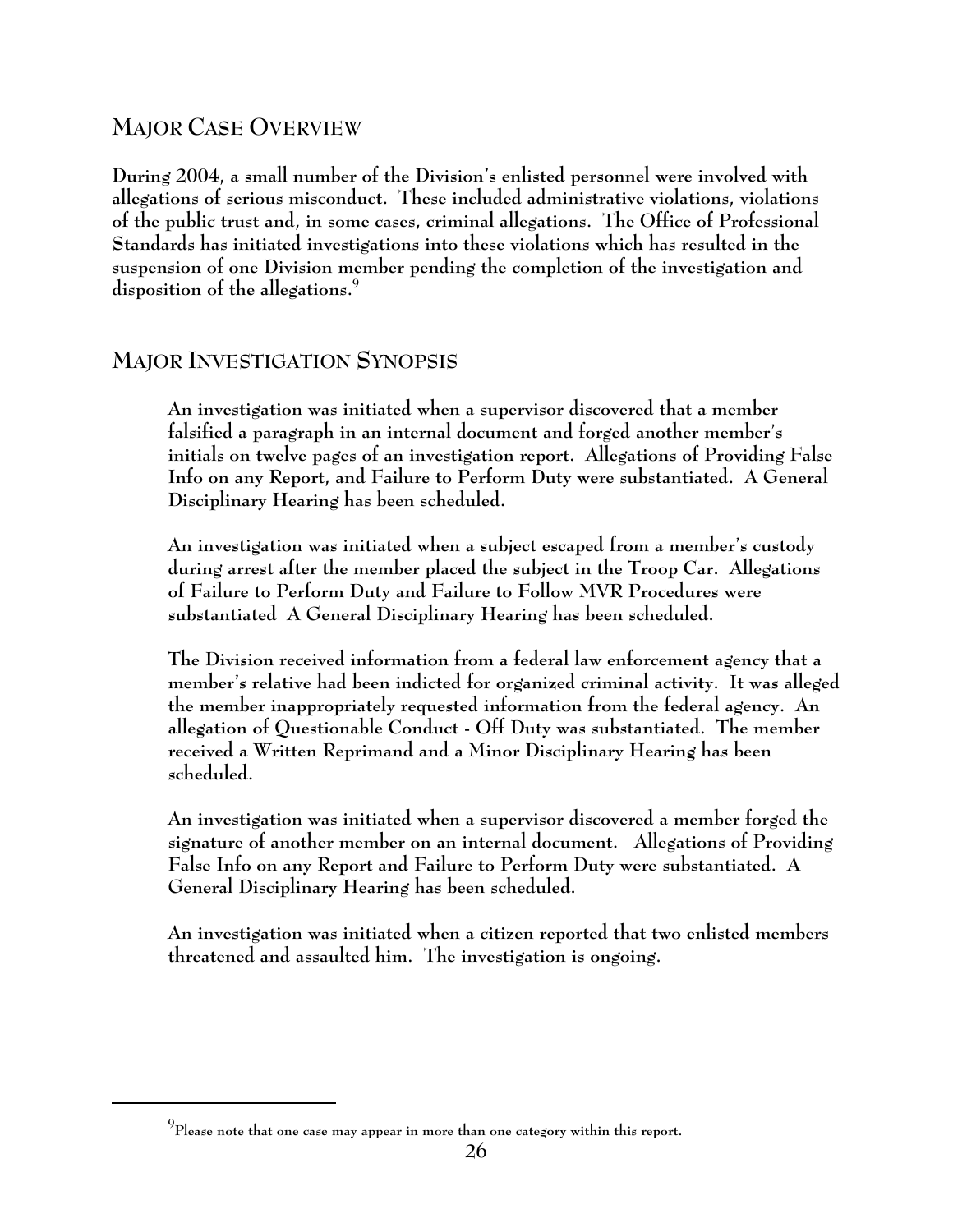## **COMPLETED DISCIPLINE**

**The State Police disciplinary system provides for three formal dispositions of substantiated violations of Rules and Regulations. They are:**

| <b>GENERAL DISCIPLINARY HEARING</b> | may result in termination, suspension of<br>any duration imposed by the<br>Superintendent, and/or a reduction in<br>rank and/or grade |
|-------------------------------------|---------------------------------------------------------------------------------------------------------------------------------------|
| <b>SUMMARY DISCIPLINARY HEARING</b> | may result in a suspension of up to 30<br>days                                                                                        |
| <b>WRITTEN REPRIMAND</b>            | may result in a suspension of up to 5<br>days                                                                                         |

## **SYNOPSIS OF MAJOR DISCIPLINE**

**The following is a synopsis of discipline imposed as a result of General Disciplinary Hearings convened during calendar year 200410:**

**Member found guilty of making false and misleading statements regarding his knowledge of incidents of harassment against another member. Member also found guilty of creating and posting a demeaning and derogatory note against another member within the confines of a NJSP station. Member was suspended for forty-five (45) days.**

**Member pled guilty to making false and misleading statements regarding his culpability in creating and posting harassing and demeaning notes against another member. Member also pled guilty to acting to his personal discredit and the discredit of the division by creating "Lords of Discipline" t-shirts. Member also pled guilty to making false statements regarding his knowledge of the creation and design of the "Lords of Discipline" t-shirts. Member also plead guilty to engaging in outside employment without prior approval of the Superintendent. Member was suspended for ninety (90) days.**

**Member pled guilty to unauthorized operation of his assigned unmarked troop car after the consumption of alcohol, which resulted in a one car motor vehicle accident causing extensive damage to public and private property. Member was ordered to participate in and successfully complete a one year outpatient**

**<sup>10</sup>Seven (7) members resigned/retired from the Division prior to scheduled disciplinary hearings.**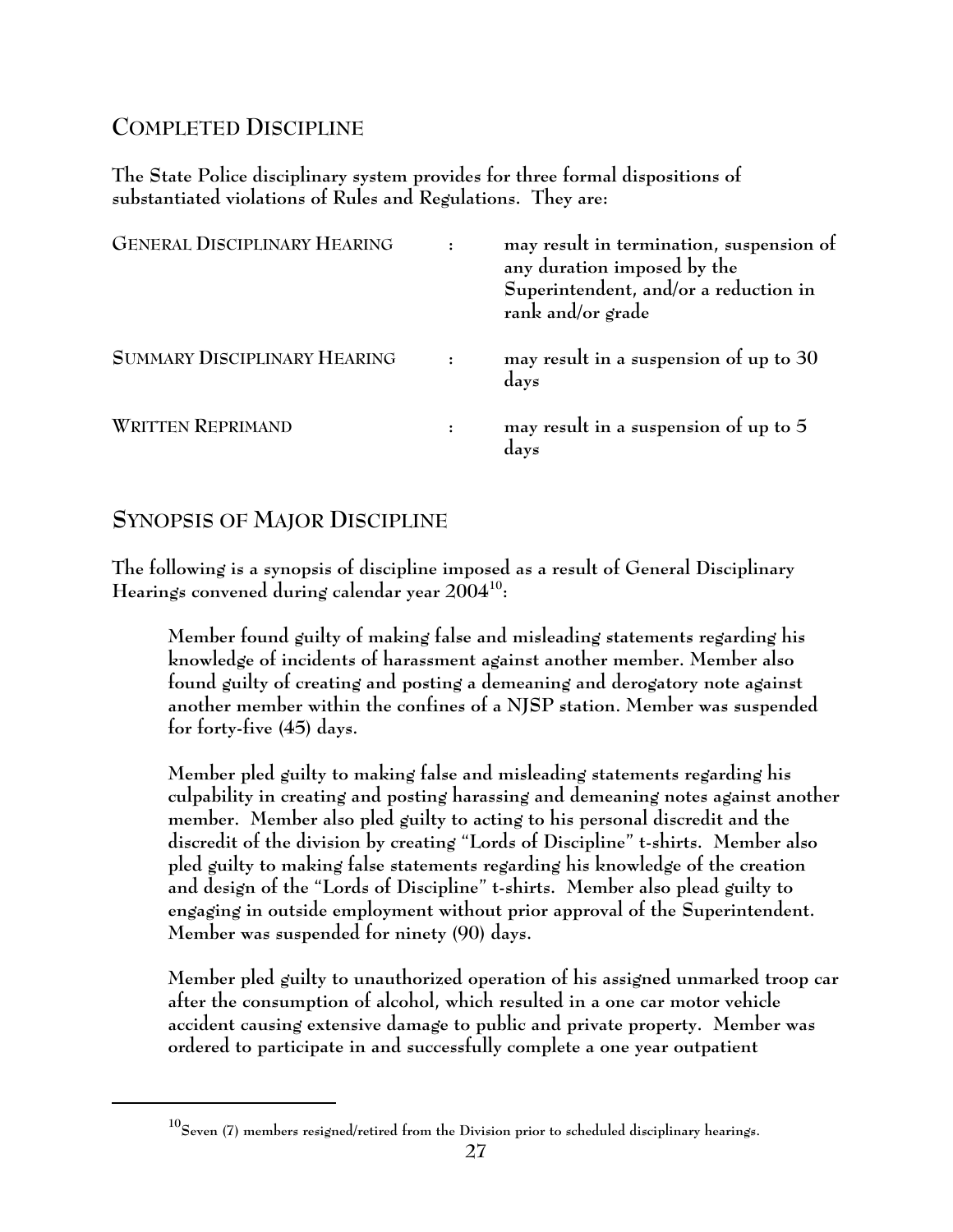**substance abuse after care program. Member was suspended for forty-five (45) days.** 

**Member pled guilty to violating the Department of Law and Public Safety's Antidiscrimination Policy by making inappropriate and derogatory remarks while assigned as a station commander. Member retired prior to discipline as part of a plea agreement.**

**Member pled guilty to acting to his personal discredit and to the discredit of the Division by entering a private wedding uninvited while on authorized duty leave and becoming involved in physical confrontations with members of the wedding party and invited guests. Member was ordered to attend and successfully complete an alcohol abuse/anger management program. Member entered into a one year Pre-trial intervention program in the County of Ocean. Member must pass full psychological evaluation upon completion of suspension and prior to reinstatement in the Division. Member was suspended for one (1) year.**

**The following is a synopsis of discipline imposed as a result of Summary Disciplinary Hearings convened during calendar year 2004:**

**Member pled guilty to failing to call in motor vehicle stop. Member also plead guilty to failing to prepare consent to search form. Member was suspended for twenty (20) days.**

**Member pled guilty to improper supervision and culpable inefficiency during his assignment as a trooper coach. Member was suspended for ten (10) days.**

**Member pled guilty to acting in an official capacity to his personal discredit and to the discredit of the Division by taking another member's assigned gas mask and turning in as his own during inspection. Member also plead guilty to losing his assigned equipment and failing to properly report same as lost. Member was suspended for ten (10) days.**

**Member pled guilty to acting in an official capacity to his personal discredit and to the discredit of the Division by improperly accessing the New Jersey Division of Motor Vehicles files to obtain personal information of another. Member was suspended for three (3) days.** 

**Member plead guilty to acting in an official capacity to his personal discredit and to the discredit of the Division by improperly accessing the New Jersey Criminal History Detailed Record and the New Jersey Motor Vehicle Services databases for another. Member also plead guilty to unauthorized use of troop transportation for personal business. Member was suspended for ten (10) days.**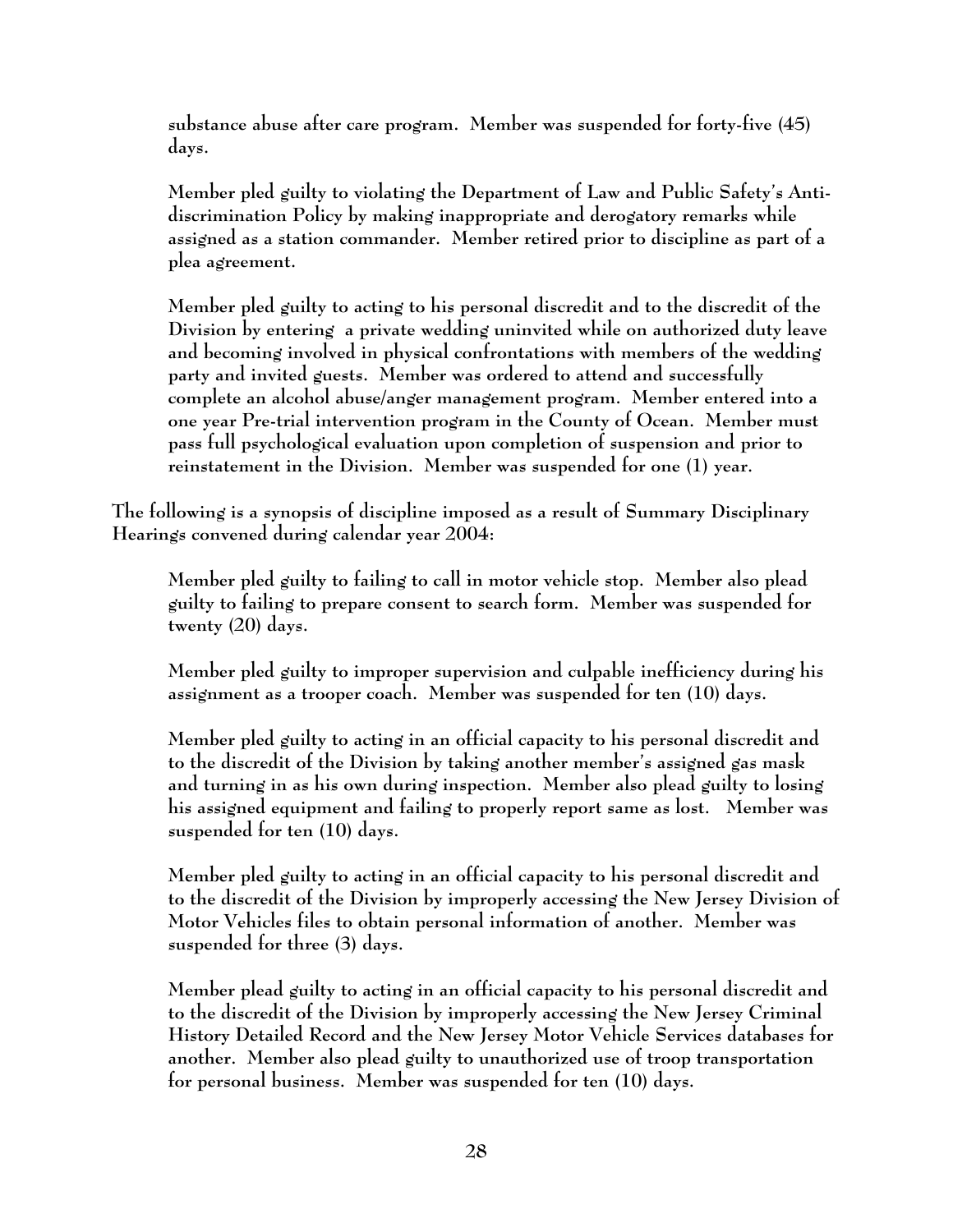**Member pled guilty to conducting a full search of a New Jersey vehicle registration in the Department of Motor Vehicle files utilizing his Mobile Data Terminal within his assigned troop transportation without proper authorization for a personal friend. Member also plead guilty to utilizing his official position to secure unwarranted privileges or advantages. Member was suspended for twenty (20) days.**

**Member pled guilty to culpable inefficiency and acting to his personal discredit and to the discredit of the Division for his actions displayed while assisting another trooper following a motor vehicle pursuit/accident. Member also pled guilty to failure to follow Mobile Video Recording procedures. Member was suspended for twenty (20) days.**

**Member pled guilty to acting to his personal discredit and to the discredit of the Division for his actions displayed in an unofficial capacity or private capacity by entering the residence of his ex-girlfriend uninvited which in turn led to the issuance of a Domestic Violence Temporary Restraining Order for Harassment. Member also pled guilty to unauthorized use of his assigned troop transportation while off-duty. Member was suspended for ten (10) days.**

**Member pled guilty to culpable inefficiency and failure to properly handle evidence by failing to properly document the chain of custody of all evidence recovered during ongoing criminal investigations. Member was suspended for five (5) days.**

## **SYNOPSIS OF MINOR DISCIPLINE**

**In addition to disciplinary hearings, during the year 2004, there were 47 Written Reprimands issued by the Superintendent for a variety of offenses. These include suspensions from 0 to 5 days. The following is a synopsis of Written Reprimands<sup>11</sup> issued by the Superintendent:**

**Failure to safeguard Equipment/Identification.** 

**Installation of unauthorized software onto division computer.** 

**Leaving assigned post without being properly relieved.**

**Unauthorized use of Division telephones.**

**<sup>11</sup>Some issued Written Reprimands encompass multiple violations.**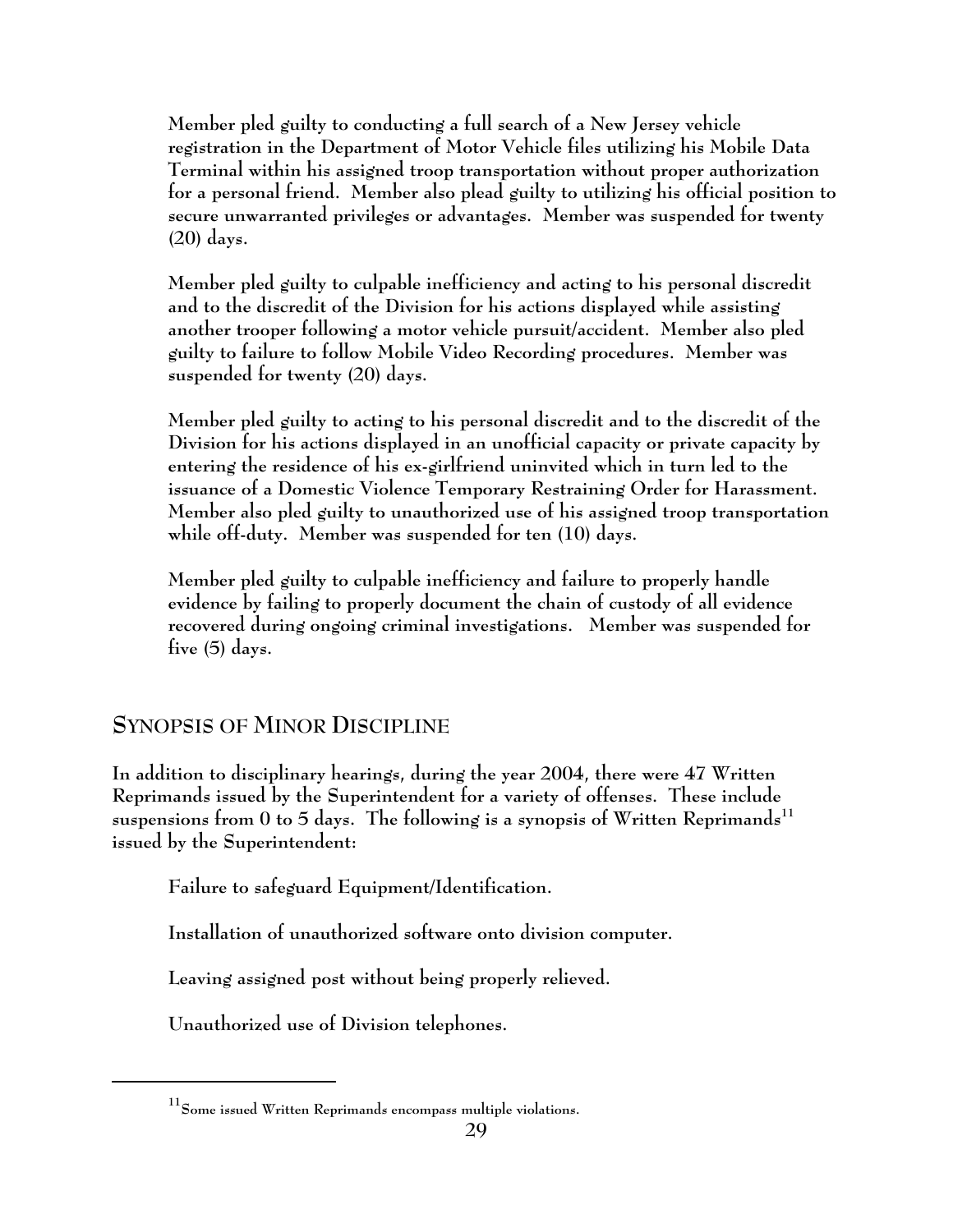**Questionable conduct displayed during motor vehicle stop.**

**Failure to notify CAD of a motor vehicle stop.**

**Failure to notify Division of information of which it would take cognizance.**

**Failure to document investigation of incident by member under direct command.**

**Unprofessional attitude and demeanor displayed during motor vehicle stop.**

**Failure to follow MVR/CAD/Radio procedures.**

**Failure to complete a patrol chart.**

**Absence from duty without proper authorization while assigned to limited duty status.**

**Failure to appear in court resulting in judge dismissing case based on LOP.**

**Failure to notify ODU/supervisor prior to requesting consent to search.**

**Improperly approving own e-daily involving overtime pay.**

**Disobeying a direct order of a supervisor.**

**Failure to adhere to Division sick leave policy.**

**Violation of use of force/reporting requirements.** 

**Failure to log and properly secure evidence.**

**Misuse of assigned troop transportation.**

**Failure to document visitor into station.**

**Documenting wrong venue during a motor vehicle summons/accident investigation.**

**Improper supervision/culpable inefficiency.**

**Questionable conduct off-duty and on-duty.** 

**Failure to take police action.**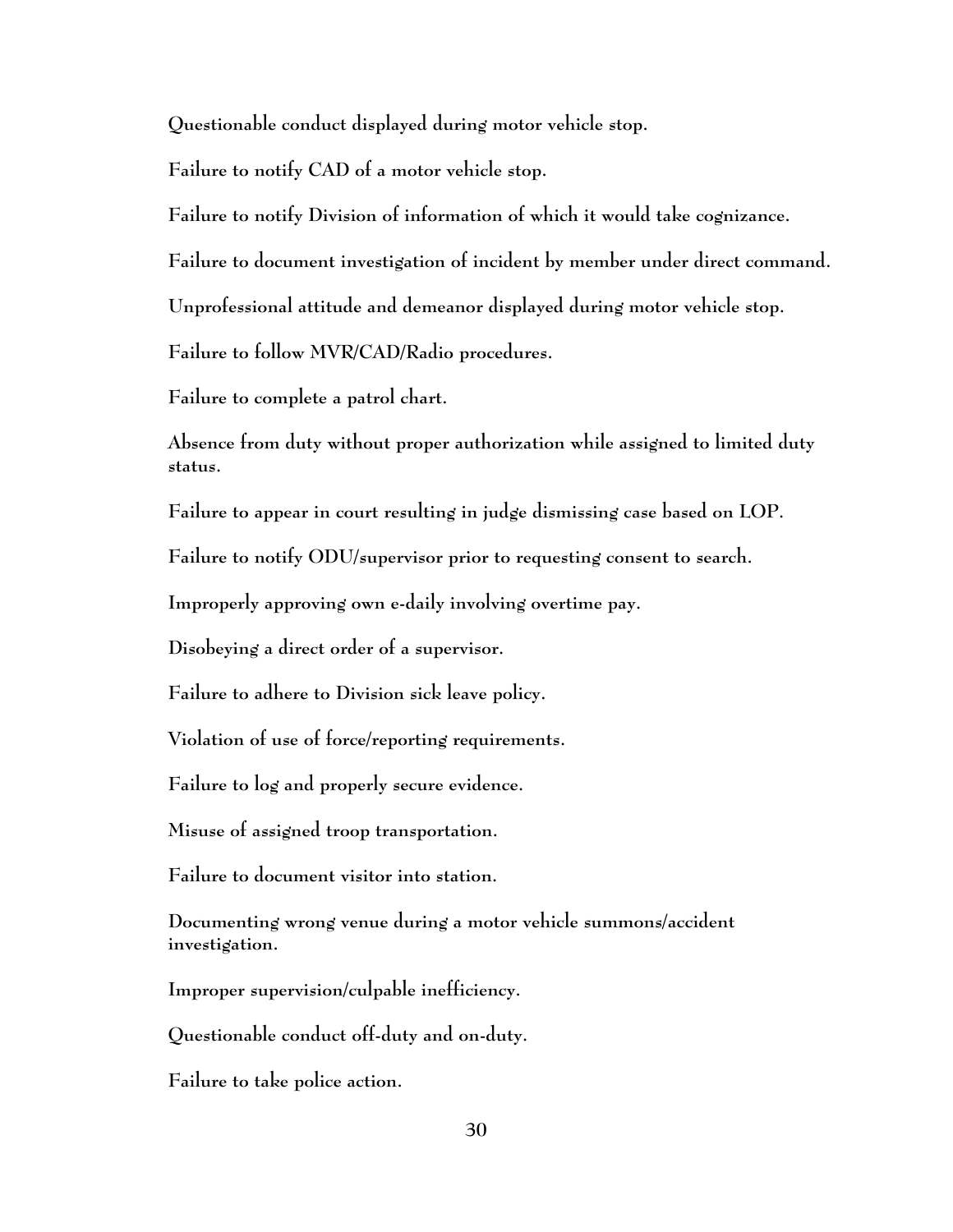**Failure to complete motor vehicle stop report.**

**Improper prisoner transport which resulted in the escape of prisoner.**

**Improper search of civilian employees during an administrative inspection.**

**Failure to properly document hours worked in the e-daily system.**

**Violation of the State motor vehicle laws and statutes.**

**Questionable conduct displayed during specialist selection review board process.**

| Active Investigations at end of year:                                              | 2003 2004<br>33<br>2                                                              | Total<br>35        |  |
|------------------------------------------------------------------------------------|-----------------------------------------------------------------------------------|--------------------|--|
| Completed Investigations<br>pending review:                                        | $\frac{1998}{1} \quad \frac{2002}{1} \quad \frac{2003}{13} \quad \frac{2004}{64}$ | <u>Total</u><br>79 |  |
| Cases stayed pending outcome of criminal<br>proceedings or administrative reasons: |                                                                                   | 56                 |  |
| Substantiated cases pending formal hearing:                                        |                                                                                   |                    |  |
| Substantiated cases pending minor discipline:                                      |                                                                                   | 7                  |  |

#### **OPEN CASES AS OF DECEMBER 31, 2004**

## **PROSECUTIONS FOR FALSE CITIZEN COMPLAINTS**

**The Division of State Police takes citizen complaints seriously and fully investigates them. However, if a complaint is found to be fabricated and maliciously pursued, the complainant may be subject to criminal prosecution.**